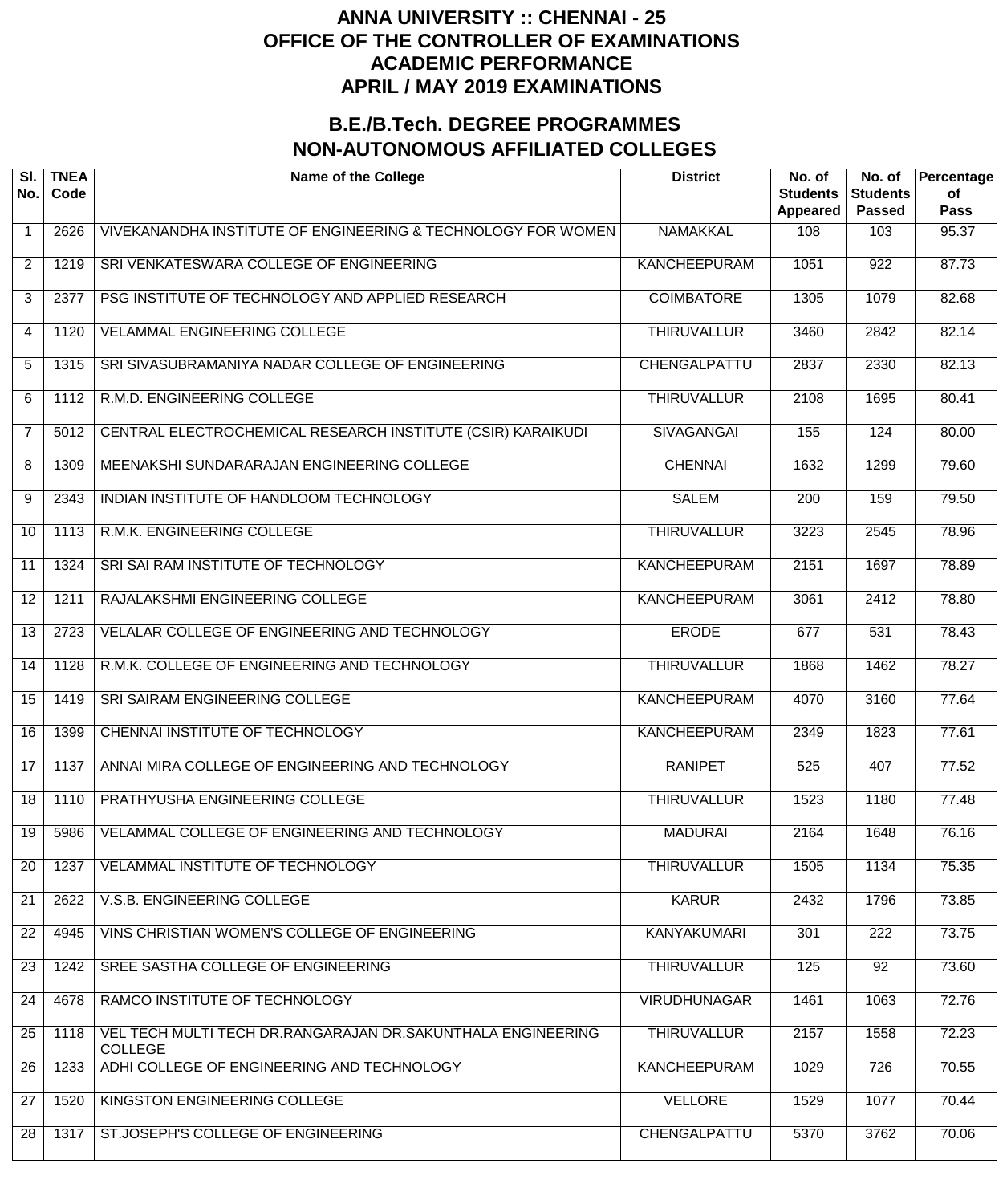| SI.<br>No. | <b>TNEA</b><br>Code | <b>Name of the College</b>                                  | <b>District</b>        | No. of<br><b>Students</b><br>Appeared | No. of<br><b>Students</b><br><b>Passed</b> | Percentage<br>of<br><b>Pass</b> |
|------------|---------------------|-------------------------------------------------------------|------------------------|---------------------------------------|--------------------------------------------|---------------------------------|
| 29         | 1442                | PRINCE DR.K.VASUDEVAN COLLEGE OF ENGINEERING AND TECHNOLOGY | CHENGALPATTU           | 359                                   | 251                                        | 69.92                           |
| 30         | 1304                | <b>EASWARI ENGINEERING COLLEGE</b>                          | <b>THIRUVALLUR</b>     | 3641                                  | 2515                                       | 69.07                           |
| 31         | 4944                | ARUNACHALA COLLEGE OF ENGINEERING FOR WOMEN                 | <b>KANYAKUMARI</b>     | 1370                                  | 938                                        | 68.47                           |
| 32         | 1408                | <b>IFET COLLEGE OF ENGINEERING</b>                          | <b>VILLUPURAM</b>      | 1864                                  | 1267                                       | 67.97                           |
| 33         | 1414                | PRINCE SHRI VENKATESHWARA PADMAVATHY ENGINEERING COLLEGE    | CHENGALPATTU           | 1064                                  | $\overline{720}$                           | 67.67                           |
| 34         | 2603                | <b>GOVERNMENT COLLEGE OF ENGINEERING - BARGUR</b>           | <b>KRISHNAGIRI</b>     | 443                                   | 296                                        | 66.82                           |
| 35         | 1124                | SAMS COLLEGE OF ENGINEERING AND TECHNOLOGY                  | <b>THIRUVALLUR</b>     | 161                                   | 106                                        | 65.84                           |
| 36         | 1114                | S.A. ENGINEERING COLLEGE                                    | <b>THIRUVALLUR</b>     | 2701                                  | 1767                                       | 65.42                           |
| 37         | 1501                | ADHIPARASAKTHI COLLEGE OF ENGINEERING                       | <b>RANIPET</b>         | 584                                   | 380                                        | 65.07                           |
| 38         | 1416                | <b>JAYA SAKTHI ENGINEERING COLLEGE</b>                      | <b>THIRUVALLUR</b>     | $\overline{211}$                      | 136                                        | 64.45                           |
| 39         | 2327                | N.S.N. COLLEGE OF ENGINEERING AND TECHNOLOGY                | <b>KARUR</b>           | 1003                                  | 646                                        | 64.41                           |
| 40         | 3830                | K. RAMAKRISHNAN COLLEGE OF ENGINEERING                      | <b>TIRUCHIRAPPALLI</b> | 2385                                  | 1536                                       | 64.40                           |
| 41         | 1432                | RAJALAKSHMI INSTITUTE OF TECHNOLOGY                         | <b>KANCHEEPURAM</b>    | 1943                                  | 1245                                       | 64.08                           |
| 42         | 1149                | ST.JOSEPH'S INSTITUTE OF TECHNOLOGY                         | CHENGALPATTU           | 2617                                  | 1676                                       | 64.04                           |
| 43         | 3819                | SARANATHAN COLLEGE OF ENGINEERING                           | <b>TIRUCHIRAPPALLI</b> | 2603                                  | 1645                                       | 63.20                           |
| 44         | 3826                | KONGUNADU COLLEGE OF ENGINEERING AND TECHNOLOGY             | <b>TIRUCHIRAPPALLI</b> | 2561                                  | 1610                                       | 62.87                           |
| 45         | 1316                | AGNI COLLEGE OF TECHNOLOGY                                  | CHENGALPATTU           | 2149                                  | 1348                                       | 62.73                           |
| 46         | 4974                | <b>GOVERNMENT COLLEGE OF ENGINEERING - THIRUNELVELI</b>     | <b>THIRUNELVELI</b>    | 1881                                  | 1178                                       | 62.63                           |
| 47         | 1222                | P.B. COLLEGE OF ENGINEERING                                 | <b>KANCHEEPURAM</b>    | 501                                   | 309                                        | 61.68                           |
| 48         | 1210                | PANIMALAR ENGINEERING COLLEGE                               | <b>THIRUVALLUR</b>     | 6733                                  | 4148                                       | 61.61                           |
| 49         | 1106                | JAYA ENGINEERING COLLEGE                                    | <b>THIRUVALLUR</b>     | 1433                                  | 878                                        | 61.27                           |
| 50         | 4948                | RAJAS INTERNATIONAL INSTITUTE OF TECHNOLOGY FOR WOMEN       | <b>KANYAKUMARI</b>     | 342                                   | $\overline{208}$                           | 60.82                           |
| 51         | 1450                | LOYOLA - ICAM COLLEGE OF ENGINEERING AND TECHNOLOGY         | CHENGALPATTU           | 1569                                  | 952                                        | 60.68                           |
| 52         | 1321                | CENTRAL INSTITUTE OF PLASTICS ENGINEERING AND TECHNOLOGY    | <b>CHENNAI</b>         | 532                                   | 322                                        | 60.53                           |
| 53         | 5904                | K.L.N.COLLEGE OF ENGINEERING                                | <b>SIVAGANGAI</b>      | 2028                                  | 1225                                       | 60.40                           |
| 54         | 1320                | JEPPIAAR SRR ENGINEERING COLLEGE                            | CHENGALPATTU           | 1929                                  | 1163                                       | 60.29                           |
| 55         | 5942                | ULTRA COLLEGE OF ENGINEERING AND TECHNOLOGY FOR WOMEN       | <b>MADURAI</b>         | 68                                    | 41                                         | 60.29                           |
| 56         | 1303                | ANAND INSTITUTE OF HIGHER TECHNOLOGY                        | CHENGALPATTU           | 1293                                  | 779                                        | 60.25                           |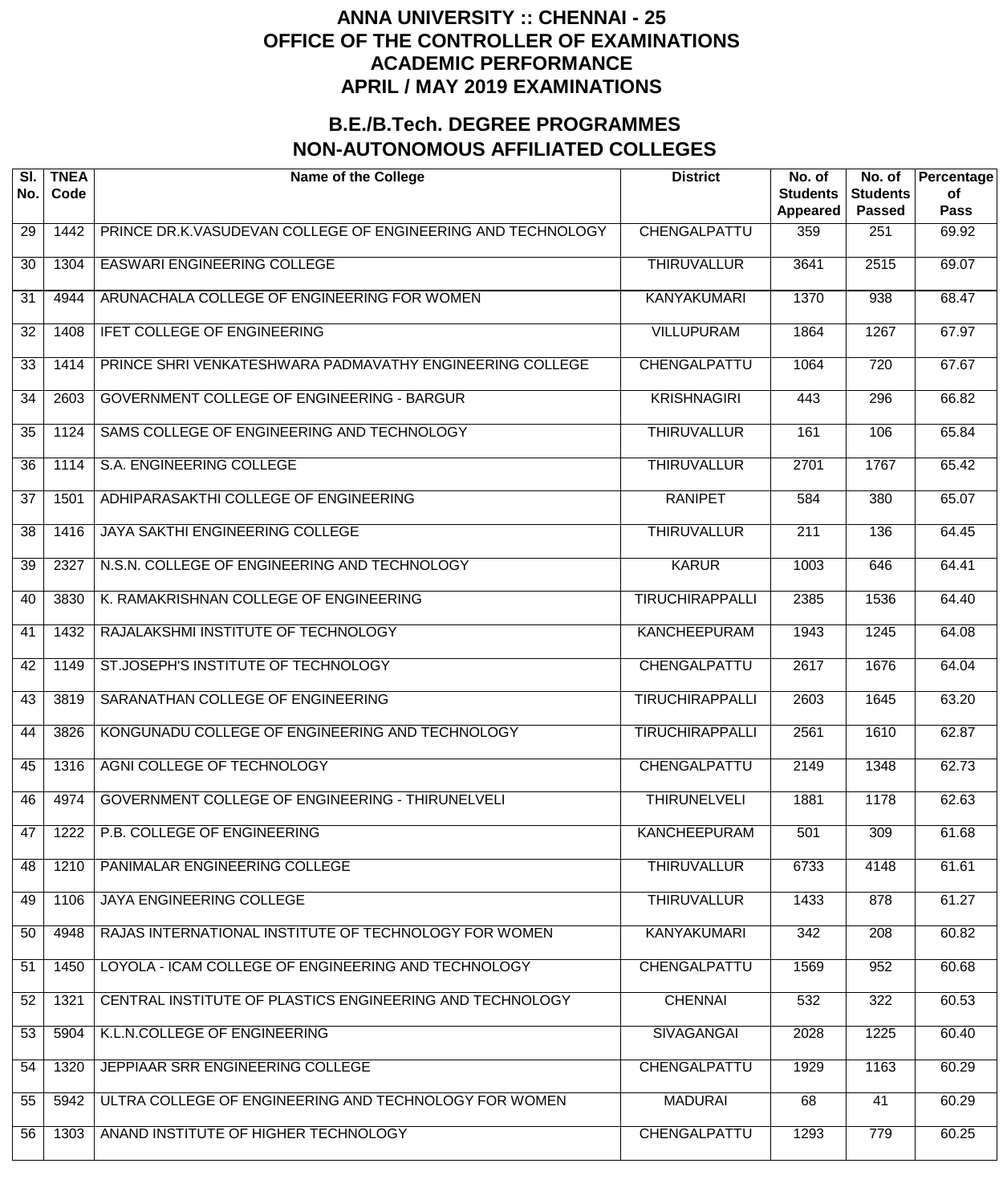| SI.<br>No.      | <b>TNEA</b><br>Code | <b>Name of the College</b>                                                   | <b>District</b>        | No. of<br><b>Students</b><br>Appeared | No. of<br><b>Students</b><br><b>Passed</b> | Percentage<br>of<br><b>Pass</b> |
|-----------------|---------------------|------------------------------------------------------------------------------|------------------------|---------------------------------------|--------------------------------------------|---------------------------------|
| 57              | 1231                | PANIMALAR INSTITUTE OF TECHNOLOGY                                            | <b>THIRUVALLUR</b>     | 3405                                  | 2049                                       | 60.18                           |
| 58              | 1241                | T.J.S. ENGINEERING COLLEGE                                                   | <b>THIRUVALLUR</b>     | 1002                                  | 602                                        | 60.08                           |
| 59              | 2764                | K P R INSTITUTE OF ENGINEERING AND TECHNOLOGY                                | <b>COIMBATORE</b>      | 2800                                  | 1681                                       | 60.04                           |
| 60              | 2708                | HINDUSTHAN COLLEGE OF ENGINEERING AND TECHNOLOGY                             | <b>COIMBATORE</b>      | 1179                                  | 706                                        | 59.88                           |
| 61              | 4991                | KALASALINGAM INSTITUTE OF TECHNOLOGY                                         | <b>VIRUDHUNAGAR</b>    | $\overline{718}$                      | 422                                        | 58.77                           |
| 62              | 1216                | SAVEETHA ENGINEERING COLLEGE                                                 | <b>KANCHEEPURAM</b>    | 4023                                  | 2353                                       | 58.49                           |
| 63              | 2739                | SRI ESHWAR COLLEGE OF ENGINEERING                                            | <b>COIMBATORE</b>      | 2113                                  | 1235                                       | 58.45                           |
| 64              | 1310                | MISRIMAL NAVAJEE MUNOTH JAIN ENGINEERING COLLEGE                             | CHENGALPATTU           | 1734                                  | 1008                                       | 58.13                           |
| 65              | 1218                | SRI MUTHUKUMARAN INSTITUTE OF TECHNOLOGY                                     | <b>KANCHEEPURAM</b>    | 455                                   | $\overline{263}$                           | 57.80                           |
| 66              | 1102                | BHAJARANG ENGINEERING COLLEGE                                                | <b>THIRUVALLUR</b>     | 33                                    | 19                                         | 57.58                           |
| 67              | 1026                | UNIVERSITY COLLEGE OF ENGINEERING, KANCHIPURAM                               | KANCHEEPURAM           | 911                                   | $\overline{522}$                           | 57.30                           |
| 68              | 1521                | SHRI SAPTHAGIRI INSTITUTE OF TECHNOLOGY                                      | <b>RANIPET</b>         | 226                                   | 129                                        | 57.08                           |
| 69              | 1122                | VEL TECH HIGH TECH DR.RANGARAJAN DR.SAKUNTHALA ENGINEERING<br><b>COLLEGE</b> | <b>THIRUVALLUR</b>     | 1998                                  | 1134                                       | 56.76                           |
| 70              | 2357                | V.S.B. COLLEGE OF ENGINEERING TECHNICAL CAMPUS                               | <b>COIMBATORE</b>      | 891                                   | 505                                        | 56.68                           |
| 71              | 4959                | KAMARAJ COLLEGE OF ENGINEERING AND TECHNOLOGY                                | <b>VIRUDHUNAGAR</b>    | 2869                                  | 1626                                       | 56.67                           |
| 72              | 1516                | THANTHAI PERIYAR GOVT INSTITUTE OF TECHNOLOGY                                | <b>VELLORE</b>         | 1224                                  | 691                                        | 56.45                           |
| $\overline{73}$ | 4995                | P.S.R.RENGASAMY COLLEGE OF ENGINEERING FOR WOMEN                             | <b>VIRUDHUNAGAR</b>    | 412                                   | 231                                        | 56.07                           |
| $\overline{74}$ | 1307                | JERUSALEM COLLEGE OF ENGINEERING                                             | CHENGALPATTU           | 1604                                  | 899                                        | 56.05                           |
| 75              | 1115                | <b>SRIRAM ENGINEERING COLLEGE</b>                                            | <b>THIRUVALLUR</b>     | 593                                   | 331                                        | 55.82                           |
| 76              | 3701                | K.RAMAKRISHNAN COLLEGE OF TECHNOLOGY                                         | <b>TIRUCHIRAPPALLI</b> | 2185                                  | $\overline{1217}$                          | 55.70                           |
| 77              | 1306                | JEPPIAAR ENGINEERING COLLEGE                                                 | <b>CHENGALPATTU</b>    | 3450                                  | 1917                                       | 55.57                           |
| 78              | 1217                | SREE SASTHA INSTITUTE OF ENGINEERING AND TECHNOLOGY                          | <b>KANCHEEPURAM</b>    | 797                                   | 442                                        | 55.46                           |
| 79              | 2610                | MUTHAYAMMAL ENGINEERING COLLEGE                                              | <b>NAMAKKAL</b>        | 670                                   | $\overline{370}$                           | 55.22                           |
| 80              | 5910                | PSNA COLLEGE OF ENGINEERING AND TECHNOLOGY                                   | <b>DINDIGUL</b>        | 5563                                  | $\frac{1}{3059}$                           | 54.99                           |
| 81              | 1507                | <b>GANADIPATHY TULSI'S JAIN ENGINEERING COLLEGE</b>                          | <b>VELLORE</b>         | 604                                   | 331                                        | 54.80                           |
| 82              | 1427                | SRI KRISHNA ENGINEERING COLLEGE                                              | <b>KANCHEEPURAM</b>    | 179                                   | 98                                         | 54.75                           |
| 83              | 1424                | DHAANISH AHMED COLLEGE OF ENGINEERING                                        | <b>KANCHEEPURAM</b>    | 977                                   | 532                                        | 54.45                           |
| 84              | 1228                | ALPHA COLLEGE OF ENGINEERING                                                 | <b>THIRUVALLUR</b>     | 333                                   | 181                                        | 54.35                           |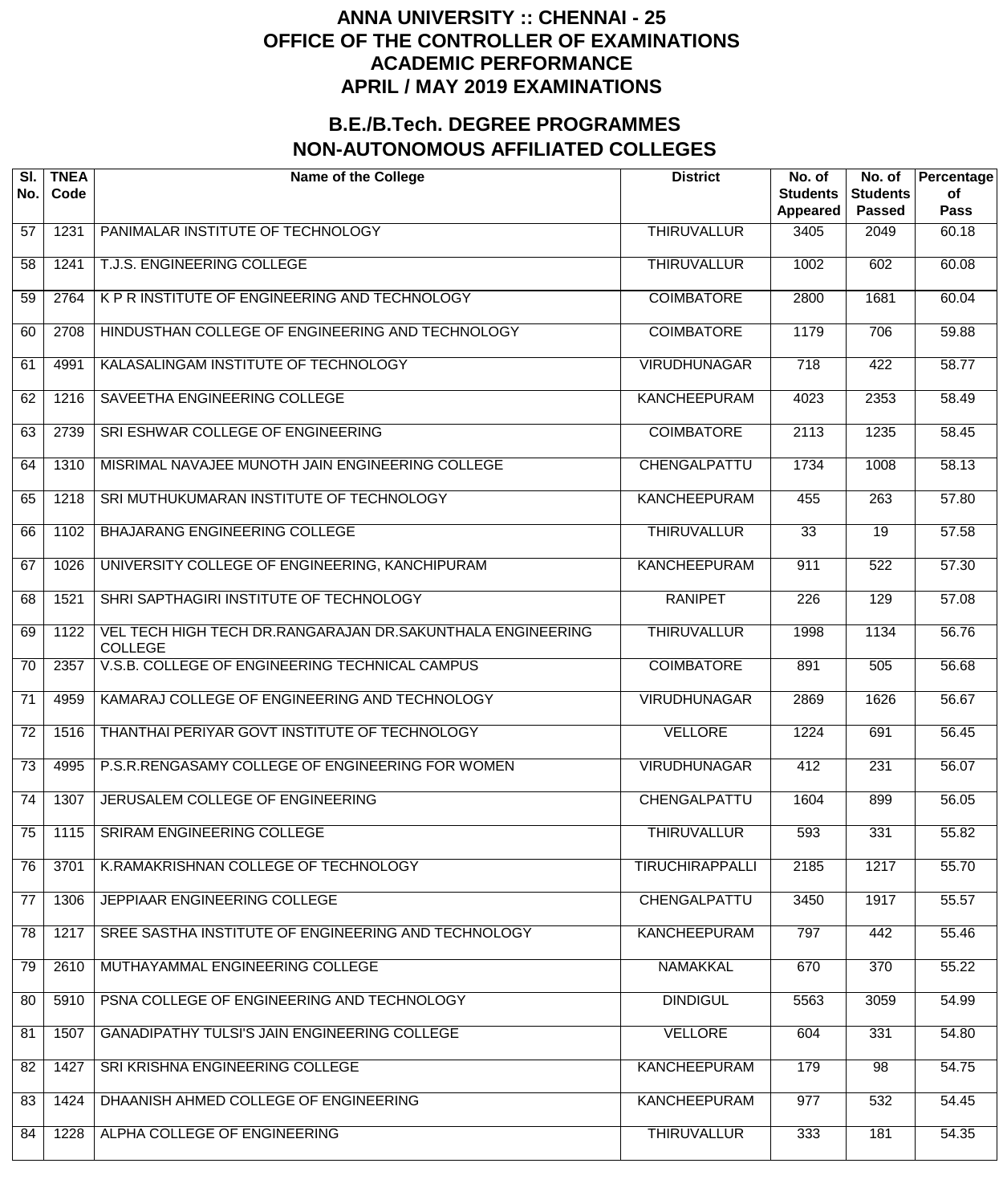| SI.<br>No. | <b>TNEA</b><br>Code | <b>Name of the College</b>                                                  | <b>District</b>        | No. of<br><b>Students</b><br>Appeared | No. of<br><b>Students</b><br><b>Passed</b> | Percentage<br>of<br><b>Pass</b> |
|------------|---------------------|-----------------------------------------------------------------------------|------------------------|---------------------------------------|--------------------------------------------|---------------------------------|
| 85         | 1422                | SRM VALLIAMMAI ENGINEERING COLLEGE                                          | CHENGALPATTU           | 3209                                  | 1738                                       | 54.16                           |
| 86         | 1311                | K.C.G. COLLEGE OF TECHNOLOGY                                                | CHENGALPATTU           | 2296                                  | 1233                                       | 53.70                           |
| 87         | 2709                | INSTITUTE OF ROAD AND TRANSPORT TECHNOLOGY                                  | <b>ERODE</b>           | 1533                                  | 815                                        | 53.16                           |
| 88         | 2725                | SRI RAMAKRISHNA INSTITUTE OF TECHNOLOGY                                     | <b>COIMBATORE</b>      | 973                                   | $\overline{516}$                           | 53.03                           |
| 89         | 1238                | GRT INSTITUTE OF ENGINEERING AND TECHNOLOGY                                 | <b>THIRUVALLUR</b>     | 1108                                  | 583                                        | $\overline{52.62}$              |
| 90         | 1405                | DHANALAKSHMI COLLEGE OF ENGINEERING                                         | <b>KANCHEEPURAM</b>    | 1337                                  | $\overline{702}$                           | 52.51                           |
| 91         | 2736                | DR.N G P INSTITUTE OF TECHNOLOGY                                            | <b>COIMBATORE</b>      | 1746                                  | 915                                        | $\overline{52.41}$              |
| 92         | 2630                | CHETTINAD COLLEGE OF ENGINEERING AND TECHNOLOGY                             | <b>KARUR</b>           | 764                                   | 399                                        | 52.23                           |
| 93         | 1407                | G.K.M. COLLEGE OF ENGINEERING AND TECHNOLOGY                                | CHENGALPATTU           | 992                                   | $\overline{514}$                           | 51.81                           |
| 94         | 4934                | HOLY CROSS ENGINEERING COLLEGE                                              | <b>TUTICORIN</b>       | 709                                   | $\overline{367}$                           | 51.76                           |
| 95         | 1230                | APOLLO ENGINEERING COLLEGE                                                  | <b>KANCHEEPURAM</b>    | 1004                                  | $\overline{517}$                           | $\frac{1}{51.49}$               |
| 96         | 2765                | SRIGURU INSTITUTE OF TECHNOLOGY                                             | <b>COIMBATORE</b>      | 446                                   | 229                                        | 51.35                           |
| 97         | 1401                | ADHIPARASAKTHI ENGINEERING COLLEGE                                          | CHENGALPATTU           | 1641                                  | 842                                        | 51.31                           |
| 98         | 4023                | UNIVERSITY COLLEGE OF ENGINEERING, NAGERCOIL                                | <b>KANYAKUMARI</b>     | 1700                                  | 872                                        | 51.29                           |
| 99         | 2714                | MAHARAJA ENGINEERING COLLEGE                                                | <b>TIRUPPUR</b>        | $\overline{291}$                      | 148                                        | 50.86                           |
| 100        | 5530                | SSM INSTITUTE OF ENGINEERING AND TECHNOLOGY                                 | <b>DINDIGUL</b>        | 1711                                  | 867                                        | 50.67                           |
| 101        | 5903                | K.L.N.COLLEGE OF INFORMATION TECHNOLOGY                                     | <b>SIVAGANGAI</b>      | 910                                   | 455                                        | 50.00                           |
| 102        | 1140                | JEPPIAAR INSTITUTE OF TECHNOLOGY                                            | <b>KANCHEEPURAM</b>    | 1049                                  | 524                                        | 49.95                           |
| 103        | 1015                | UNIVERSITY COLLEGE OF ENGINEERING, ARNI                                     | <b>THIRUVANNAMALAI</b> | 877                                   | 437                                        | 49.83                           |
| 104        | 1207                | KINGS ENGINEERING COLLEGE                                                   | <b>KANCHEEPURAM</b>    | $\overline{727}$                      | 361                                        | 49.66                           |
| 105        | 3454                | SRI RAMAKRISHNA COLLEGE OF ENGINEERING                                      | <b>PERAMBALUR</b>      | 417                                   | $\overline{205}$                           | 49.16                           |
| 106        | 1131                | <b>VEL TECH</b>                                                             | <b>THIRUVALLUR</b>     | 1126                                  | 551                                        | 48.93                           |
| 107        | 4676                | RENGANAYAGI VARATHARAJ COLLEGE OF ENGINEERING                               | <b>VIRUDHUNAGAR</b>    | 627                                   | 306                                        | 48.80                           |
| 108        | 5865                | NADAR SARASWATHI COLLEGE OF ENGINEERING AND TECHNOLOGY                      | <b>THENI</b>           | 722                                   | 351                                        | 48.61                           |
| 109        | 1313                | SMK FOMRA INSTITUTE OF TECHNOLOGY                                           | CHENGALPATTU           | 455                                   | 219                                        | 48.13                           |
| 110        | 1411                | MADHA ENGINEERING COLLEGE                                                   | <b>KANCHEEPURAM</b>    | 766                                   | 366                                        | 47.78                           |
| 111        | 2656                | <b>BUILDERS ENGINEERING COLLEGE</b>                                         | <b>TIRUPPUR</b>        | 1034                                  | 493                                        | 47.68                           |
| 112        | 4979                | V.P.MUTHAIAH PILLAI MEENAKSHI AMMAL ENGINEERING COLLEGE FOR<br><b>WOMEN</b> | <b>VIRUDHUNAGAR</b>    | 342                                   | 163                                        | 47.66                           |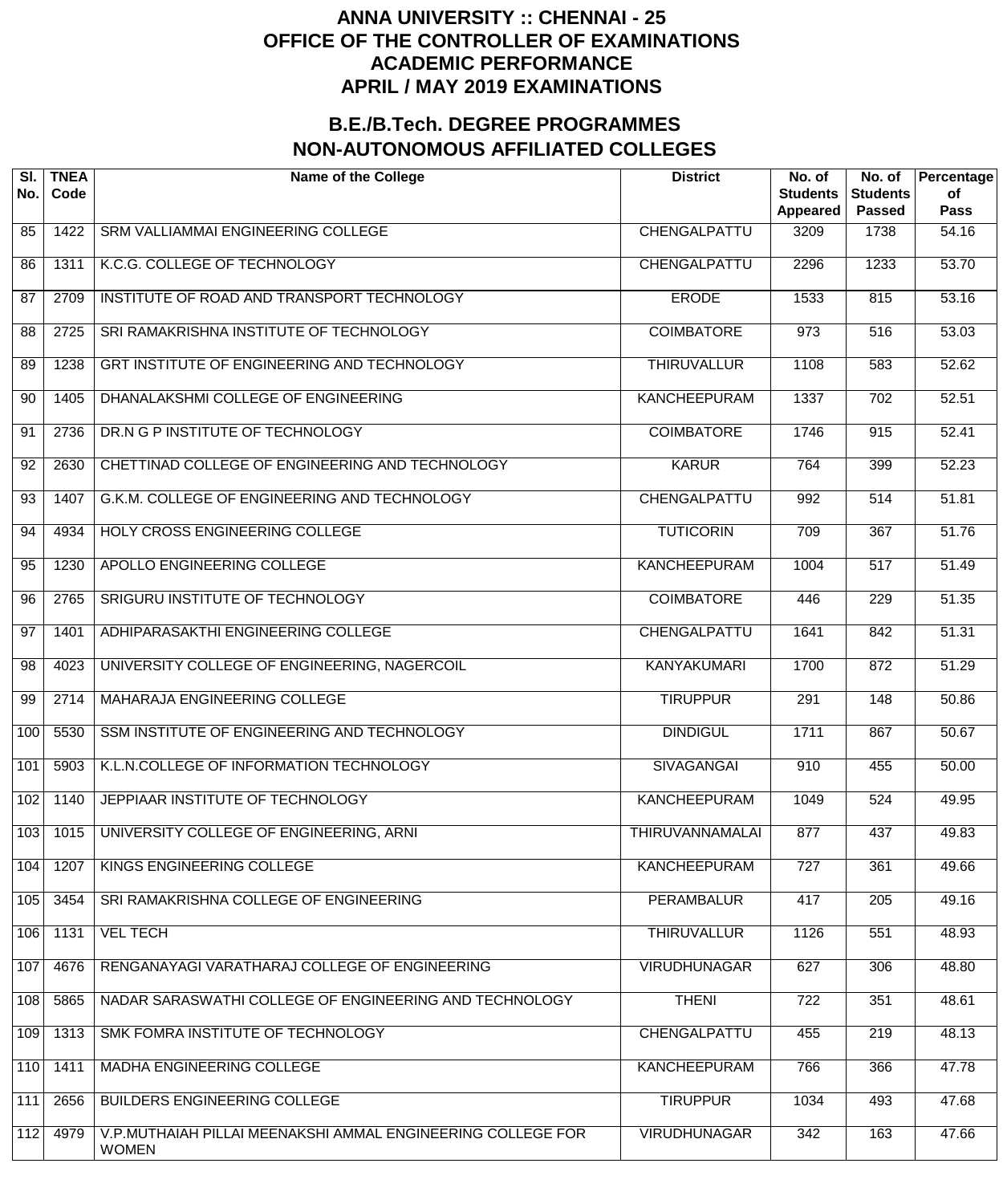| SI.<br>No. | <b>TNEA</b><br>Code | <b>Name of the College</b>                                                        | <b>District</b>        | No. of<br><b>Students</b><br>Appeared | No. of<br><b>Students</b><br><b>Passed</b> | Percentage<br>of<br><b>Pass</b> |
|------------|---------------------|-----------------------------------------------------------------------------------|------------------------|---------------------------------------|--------------------------------------------|---------------------------------|
| 113        | 3803                | ANJALAI AMMAL MAHALINGAM ENGINEERING COLLEGE                                      | <b>THIRUVARUR</b>      | 2247                                  | 1067                                       | 47.49                           |
| 114        | 1509                | MEENAKSHI COLLEGE OF ENGINEERING                                                  | <b>CHENNAI</b>         | 1362                                  | 643                                        | 47.21                           |
| 115        | 3852                | SRI BHARATHI ENGINEERING COLLEGE FOR WOMEN                                        | <b>PUDUKKOTTAI</b>     | $\overline{267}$                      | 126                                        | 47.19                           |
| 116        | 4981                | PONJESLY COLLEGE OF ENGINEERING                                                   | <b>KANYAKUMARI</b>     | 1806                                  | 852                                        | 47.18                           |
| 117        | 5907                | MOHAMED SATHAK ENGINEERING COLLEGE                                                | <b>RAMANATHAPURAM</b>  | 1476                                  | 696                                        | 47.15                           |
| 118        | 1505                | C.ABDUL HAKEEM COLLEGE OF ENGINEERING AND TECHNOLOGY                              | <b>RANIPET</b>         | 1565                                  | $\overline{737}$                           | 47.09                           |
| 119        | 5832                | N P R COLLEGE OF ENGINEERING AND TECHNOLOGY                                       | <b>DINDIGUL</b>        | 935                                   | 439                                        | 46.95                           |
| 120        | 1126                | J N N INSTITUTE OF ENGINEERING                                                    | <b>THIRUVALLUR</b>     | 830                                   | 389                                        | 46.87                           |
| 121        | 2629                | SENGUNTHAR COLLEGE OF ENGINEERING                                                 | <b>NAMAKKAL</b>        | 472                                   | $\overline{221}$                           | 46.82                           |
| 122        | 2661                | VIVEKANANDHA COLLEGE OF TECHNOLOGY FOR WOMEN                                      | <b>NAMAKKAL</b>        | 1402                                  | 656                                        | 46.79                           |
| 123        | 3465                | GOVERNMENT COLLEGE OF ENGINEERING, SRIRANGAM                                      | <b>TIRUCHIRAPPALLI</b> | 1052                                  | 491                                        | 46.67                           |
| 124        | 2741                | P A COLLEGE OF ENGINEERING AND TECHNOLOGY                                         | <b>COIMBATORE</b>      | 1399                                  | 651                                        | 46.53                           |
| 125        | 1504                | ARUNAI ENGINEERING COLLEGE                                                        | THIRUVANNAMALAI        | 1608                                  | 747                                        | 46.46                           |
| 126        | 5921                | SYED AMMAL ENGINEERING COLLEGE                                                    | RAMANATHAPURAM         | 1056                                  | 490                                        | 46.40                           |
| 127        | 1523                | <b>GLOBAL INSTITUTE OF ENGINEERING AND TECHNOLOGY</b>                             | <b>RANIPET</b>         | 987                                   | 458                                        | $\frac{1}{46.40}$               |
| 128        | 2639                | NARASU'S SARATHY INSTITUTE OF TECHNOLOGY                                          | <b>SALEM</b>           | 862                                   | 400                                        | 46.40                           |
| 129        | 4971                | ST.XAVIER'S CATHOLIC COLLEGE OF ENGINEERING                                       | <b>KANYAKUMARI</b>     | 1859                                  | 861                                        | 46.32                           |
| 130        | 1206                | JEPPIAAR MAAMALLAN ENGINEERING COLLEGE                                            | <b>KANCHEEPURAM</b>    | 1305                                  | 603                                        | 46.21                           |
| 131        | 1420                | TAGORE ENGINEERING COLLEGE                                                        | CHENGALPATTU           | 1109                                  | 512                                        | 46.17                           |
| 132        | 2356                | ARULMURUGAN COLLEGE OF ENGINEERING                                                | <b>KARUR</b>           | 594                                   | 274                                        | 46.13                           |
| 133        | 3011                | UNIVERSITY COLLEGE OF ENGINEERING, TIRUCHIRAPPALLI (BIT CAMPUS)                   | <b>TIRUCHIRAPPALLI</b> | 3901                                  | 1794                                       | 45.99                           |
| 134        | 5533                | KARAIKUDI INSTITUTE OF TECHNOLOGY AND KARAIKUDI INSTITUTE OF<br><b>MANAGEMENT</b> | <b>SIVAGANGAI</b>      | 387                                   | 178                                        | 45.99                           |
| 135        | 3795                | <b>SRM TRP ENGINEERING COLLEGE</b>                                                | <b>TIRUCHIRAPPALLI</b> | 1327                                  | 608                                        | 45.82                           |
| 136        | 2644                | GREENTECH COLLEGE OF ENGINEERING FOR WOMEN                                        | <b>SALEM</b>           | 35                                    | $\overline{16}$                            | 45.71                           |
| 137        | 4955                | FRANCIS XAVIER ENGINEERING COLLEGE                                                | <b>THIRUNELVELI</b>    | 2575                                  | 1175                                       | 45.63                           |
| 138        | 1452                | PERI INSTITUTE OF TECHNOLOGY                                                      | CHENGALPATTU           | 1604                                  | 730                                        | 45.51                           |
| 139        | 1447                | JAWAHAR ENGINEERING COLLEGE                                                       | <b>CHENNAI</b>         | 165                                   | $\overline{75}$                            | 45.45                           |
| 140        | 2302                | SRI SHANMUGHA COLLEGE OF ENGINEERING AND TECHNOLOGY                               | <b>SALEM</b>           | 642                                   | 291                                        | 45.33                           |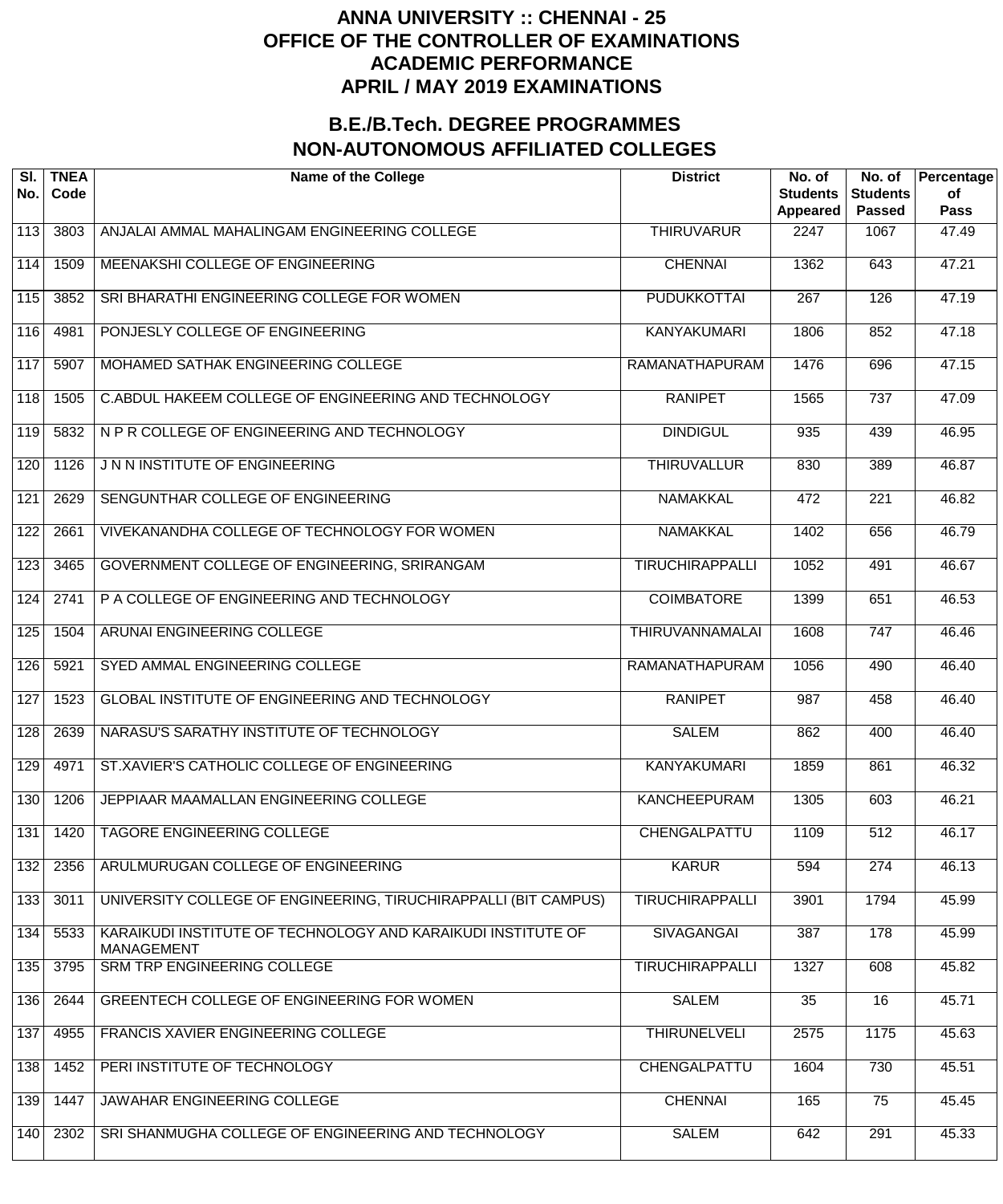| SI.<br>No.        | <b>TNEA</b><br>Code | <b>Name of the College</b>                         | <b>District</b>       | No. of<br><b>Students</b><br>Appeared | No. of<br><b>Students</b><br><b>Passed</b> | Percentage<br>οf<br><b>Pass</b> |
|-------------------|---------------------|----------------------------------------------------|-----------------------|---------------------------------------|--------------------------------------------|---------------------------------|
| 141               | 2752                | NANDHA COLLEGE OF TECHNOLOGY                       | <b>ERODE</b>          | 1286                                  | 581                                        | 45.18                           |
| 142               | 3801                | A.V.C COLLEGE OF ENGINEERING                       | <b>MAYILADUTHURAI</b> | 1457                                  | 658                                        | 45.16                           |
| 143               | 2642                | P.S.V.COLLEGE OF ENGINEERING AND TECHNOLOGY        | <b>KRISHNAGIRI</b>    | 1119                                  | 504                                        | 45.04                           |
| 144               | 1325                | ST. JOSEPH COLLEGE OF ENGINEERING                  | <b>KANCHEEPURAM</b>   | 1231                                  | 554                                        | 45.00                           |
| $\frac{145}{145}$ | 5532                | <b>VAIGAI COLLEGE OF ENGINEERING</b>               | <b>MADURAI</b>        | 298                                   | 134                                        | 44.97                           |
| 146               | 1229                | INDIRA INSTITUTE OF ENGINEERING AND TECHNOLOGY     | <b>THIRUVALLUR</b>    | $\overline{578}$                      | 259                                        | 44.81                           |
| 147               | 4680                | AAA COLLEGE OF ENGINEERING & TECHNOLOGY            | <b>VIRUDHUNAGAR</b>   | 605                                   | $\overline{271}$                           | 44.79                           |
| 148               | 2621                | ER.PERUMAL MANIMEKALAI COLLEGE OF ENGINEERING      | <b>KRISHNAGIRI</b>    | 1500                                  | 670                                        | 44.67                           |
| 149               | 4954                | DR.SIVANTHI ADITANAR COLLEGE OF ENGINEERING        | <b>TUTICORIN</b>      | 1355                                  | 605                                        | 44.65                           |
| 150               | 3843                | <b>MRK INSTITUTE OF TECHNOLOGY</b>                 | <b>CUDDALORE</b>      | 893                                   | 398                                        | 44.57                           |
| 151               | 1101                | AALIM MUHAMMED SALEGH COLLEGE OF ENGINEERING       | <b>THIRUVALLUR</b>    | 1376                                  | 612                                        | 44.48                           |
| 152               | 2345                | DHIRAJLAL GANDHI COLLEGE OF TECHNOLOGY             | <b>SALEM</b>          | 2004                                  | 889                                        | 44.36                           |
| 153               | 1213                | S.K.R. ENGINEERING COLLEGE                         | <b>THIRUVALLUR</b>    | 1052                                  | 466                                        | 44.30                           |
| 154               | 4980                | EINSTEIN COLLEGE OF ENGINEERING                    | <b>THIRUNELVELI</b>   | 1075                                  | 475                                        | 44.19                           |
| 155               | 1127                | ST. PETER'S COLLEGE OF ENGINEERING AND TECHNOLOGY  | <b>THIRUVALLUR</b>    | 1128                                  | 497                                        | 44.06                           |
| 156               | 2733                | ANGEL COLLEGE OF ENGINEERING AND TECHNOLOGY        | <b>TIRUPPUR</b>       | 615                                   | 269                                        | 43.74                           |
| 157               | 1301                | MOHAMMED SATHAK A.J.COLLEGE OF ENGINEERING         | <b>CHENGALPATTU</b>   | 684                                   | 299                                        | 43.71                           |
| 158               | 2730                | MAHARAJA INSTITUTE OF TECHNOLOGY                   | <b>COIMBATORE</b>     | $\overline{23}$                       | 10                                         | 43.48                           |
| 159               | 2025                | ANNA UNIVERSITY REGIONAL CAMPUS, COIMBATORE        | <b>COIMBATORE</b>     | 198                                   | 86                                         | 43.43                           |
| 160               | 2762                | JANSONS INSTITUTE OF TECHNOLOGY                    | <b>COIMBATORE</b>     | 830                                   | 360                                        | 43.37                           |
| 161               | 1605                | <b>IDHAYA ENGINEERING COLLEGE FOR WOMEN</b>        | <b>KALLAKURICHI</b>   | 397                                   | 172                                        | 43.32                           |
| 162               | 3464                | GOVERNMENT COLLEGE OF ENGINEERING, THANJAVUR       | <b>THANJAVUR</b>      | 1088                                  | 470                                        | 43.20                           |
| 163               | 2653                | KNOWLEDGE INSTITUTE OF TECHNOLOGY                  | <b>SALEM</b>          | 2274                                  | 982                                        | 43.18                           |
| 164               | 1506                | <b>G.G.R. COLLEGE OF ENGINEERING</b>               | <b>VELLORE</b>        | 93                                    | 40                                         | 43.01                           |
| 165               | 2604                | A.S.L. PAULS COLLEGE OF ENGINEERING AND TECHNOLOGY | <b>COIMBATORE</b>     | $\overline{38}$                       | 16                                         | 42.11                           |
| 166               | 2735                | KARPAGAM INSTITUTE OF TECHNOLOGY                   | <b>COIMBATORE</b>     | 1008                                  | 424                                        | 42.06                           |
| 167               | 1209                | PALLAVAN COLLEGE OF ENGINEERING                    | <b>KANCHEEPURAM</b>   | 386                                   | 162                                        | 41.97                           |
| 168               | 4996                | SRI VIDYA COLLEGE OF ENGINEERING & TECHNOLOGY      | <b>VIRUDHUNAGAR</b>   | 881                                   | 369                                        | 41.88                           |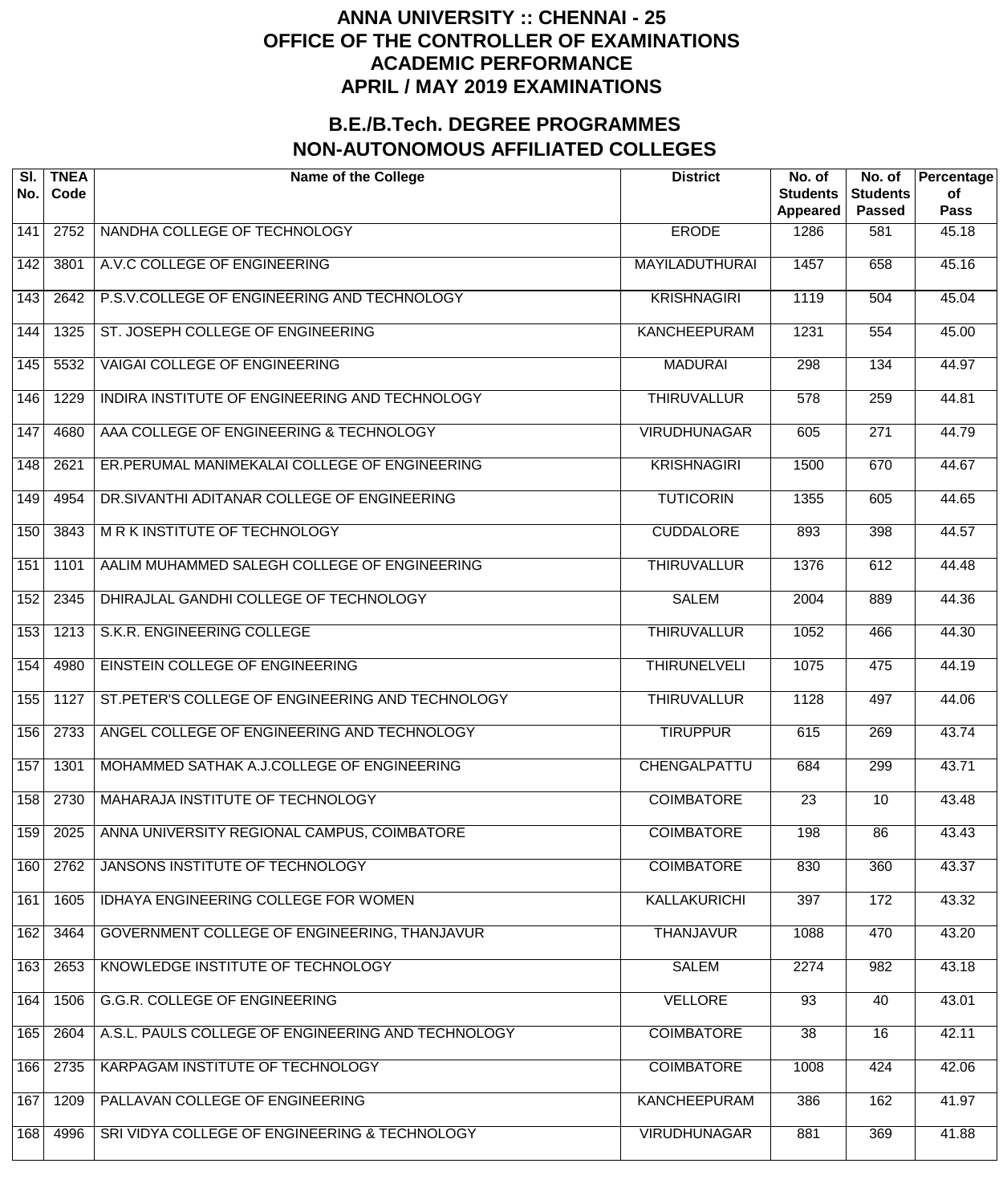| SI.<br>No. | <b>TNEA</b><br>Code | <b>Name of the College</b>                                | <b>District</b>        | No. of<br><b>Students</b><br>Appeared | No. of<br><b>Students</b><br><b>Passed</b> | Percentage<br>of<br><b>Pass</b> |
|------------|---------------------|-----------------------------------------------------------|------------------------|---------------------------------------|--------------------------------------------|---------------------------------|
| 169        | 2369                | GOVERNMENT COLLEGE OF ENGINEERING, DHARMAPURI             | <b>DHARMAPURI</b>      | 1013                                  | 424                                        | 41.86                           |
| 170        | 2727                | SRI SHAKTHI INSTITUTE OF ENGINEERING AND TECHNOLOGY       | <b>COIMBATORE</b>      | 2739                                  | 1136                                       | 41.47                           |
| 171        | 2328                | KSR INSTITUTE FOR ENGINEERING AND TECHNOLOGY              | <b>NAMAKKAL</b>        | 1258                                  | 520                                        | 41.34                           |
| 172        | 5022                | UNIVERSITY COLLEGE OF ENGINEERING, DINDIGUL               | <b>DINDIGUL</b>        | 1094                                  | 452                                        | 41.32                           |
| 173        | 1519                | BHARATHIDASAN ENGINEERING COLLEGE                         | <b>TIRUPATTUR</b>      | 619                                   | $\overline{254}$                           | 41.03                           |
| 174        | 2654                | S V S COLLEGE OF ENGINEERING                              | <b>COIMBATORE</b>      | 1605                                  | 656                                        | 40.87                           |
| 175        | 3824                | PONNAIYAH RAMAJAYAM COLLEGE OF ENGINEERING AND TECHNOLOGY | <b>THANJAVUR</b>       | $\overline{71}$                       | 29                                         | 40.85                           |
| 176        | 2617                | SENGUNTHAR ENGINEERING COLLEGE                            | <b>NAMAKKAL</b>        | 909                                   | 369                                        | 40.59                           |
| 177        | 5009                | <b>GOVERNMENT COLLEGE OF ENGINEERING</b>                  | <b>THENI</b>           | 1090                                  | 440                                        | 40.37                           |
| 178        | 2771                | DR.NALLINI INSTITUTE OF ENGINEERING AND TECHNOLOGY        | <b>TIRUPPUR</b>        | 5                                     | $\overline{2}$                             | 40.00                           |
| 179        | 1503                | ARULMIGU MEENAKSHI AMMAN COLLEGE OF ENGINEERING           | THIRUVANNAMALAI        | 209                                   | $\overline{83}$                            | 39.71                           |
| 180        | 2664                | EXCEL COLLEGE OF ENGINEERING AND TECHNOLOGY               | <b>NAMAKKAL</b>        | 1362                                  | 540                                        | 39.65                           |
| 181        | 4864                | V V COLLEGE OF ENGINEERING                                | <b>TUTICORIN</b>       | 792                                   | 314                                        | 39.65                           |
| 182        | 5988                | THENI KAMMAVAR SANGAM COLLEGE OF TECHNOLOGY               | <b>THENI</b>           | 783                                   | 308                                        | 39.34                           |
| 183        | 2651                | JAI SHRIRAM ENGINEERING COLLEGE                           | <b>TIRUPPUR</b>        | 1107                                  | 433                                        | 39.11                           |
| 184        | 3760                | SIR ISSAC NEWTON COLLEGE OF ENGINEERING AND TECHNOLOGY    | <b>NAGAPATTINAM</b>    | 693                                   | 271                                        | 39.11                           |
| 185        | 4024                | UNIVERSITY COLLEGE OF ENGINEERING, THOOTHUKUDI            | <b>TUTICORIN</b>       | 1132                                  | 442                                        | 39.05                           |
| 186        | 1512                | S.K.P. ENGINEERING COLLEGE                                | <b>THIRUVANNAMALAI</b> | 1132                                  | 440                                        | 38.87                           |
| 187        | 2707                | <b>ERODE SENGUNTHAR ENGINEERING COLLEGE</b>               | <b>ERODE</b>           | 1892                                  | 735                                        | 38.85                           |
| 188        | 1014                | UNIVERSITY COLLEGE OF ENGINEERING, TINDIVANAM             | <b>VILLUPURAM</b>      | 873                                   | 339                                        | 38.83                           |
| 189        | 3831                | INDRA GANESAN COLLEGE OF ENGINEERING                      | <b>TIRUCHIRAPPALLI</b> | 704                                   | 272                                        | 38.64                           |
| 190        | 1412                | MAILAM ENGINEERING COLLEGE                                | <b>VILLUPURAM</b>      | 2413                                  | 914                                        | 37.88                           |
| 191        | 2750                | KALAIGNAR KARUNANIDHI INSTITUTE OF TECHNOLOGY             | <b>COIMBATORE</b>      | 1736                                  | 657                                        | 37.85                           |
| 192        | 1214                | SAKTHI MARIAMMAN ENGINEERING COLLEGE                      | <b>KANCHEEPURAM</b>    | 164                                   | 62                                         | 37.80                           |
| 193        | 3908                | MOUNT ZION COLLEGE OF ENGINEERING AND TECHNOLOGY          | <b>PUDUKKOTTAI</b>     | 1639                                  | 619                                        | 37.77                           |
| 194        | 4969                | SCAD COLLEGE OF ENGINEERING AND TECHNOLOGY                | <b>THIRUNELVELI</b>    | 1272                                  | 475                                        | 37.34                           |
| 195        | 3905                | KINGS COLLEGE OF ENGINEERING                              | <b>PUDUKKOTTAI</b>     | 1079                                  | 402                                        | 37.26                           |
| 196        | 3425                | C.K. COLLEGE OF ENGINEERING & TECHNOLOGY                  | <b>CUDDALORE</b>       | 854                                   | 318                                        | 37.24                           |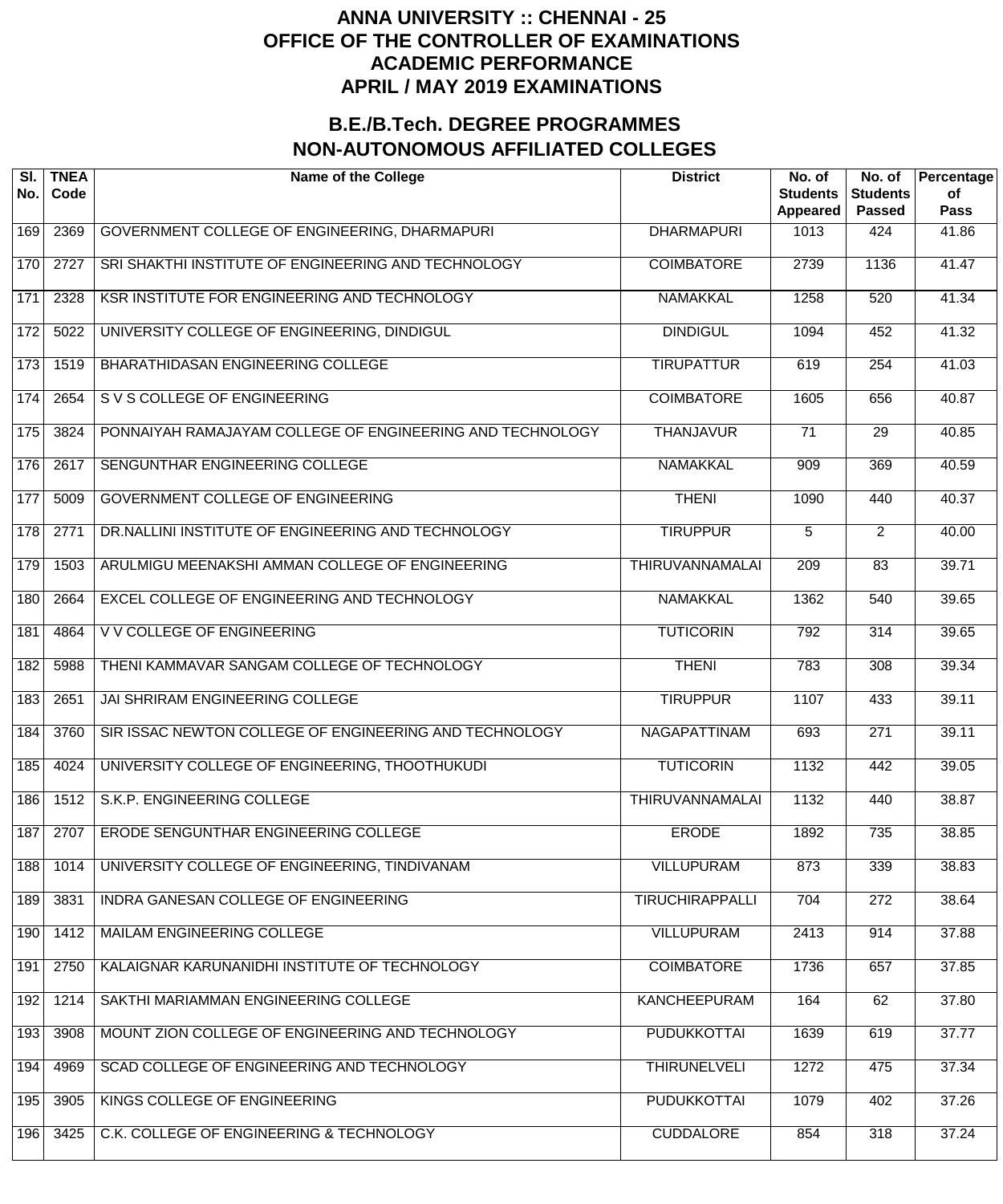| SI.<br>No.       | <b>TNEA</b><br>Code | <b>Name of the College</b>                             | <b>District</b>        | No. of<br><b>Students</b><br>Appeared | No. of<br><b>Students</b><br><b>Passed</b> | Percentage<br>of<br><b>Pass</b> |
|------------------|---------------------|--------------------------------------------------------|------------------------|---------------------------------------|--------------------------------------------|---------------------------------|
| 197              | 4972                | AMRITA COLLEGE OF ENGINEERING AND TECHNOLOGY           | <b>KANYAKUMARI</b>     | 484                                   | 180                                        | 37.19                           |
| 198              | 5851                | <b>VEERAMMAL ENGINEERING COLLEGE</b>                   | <b>DINDIGUL</b>        | $\overline{242}$                      | 90                                         | 37.19                           |
| 199              | 1013                | UNIVERSITY COLLEGE OF ENGINEERING, VILLUPURAM          | <b>VILLUPURAM</b>      | 949                                   | 351                                        | 36.99                           |
| $\overline{200}$ | 2751                | <b>KGISL INSTITUTE OF TECHNOLOGY</b>                   | <b>COIMBATORE</b>      | 1174                                  | 434                                        | 36.97                           |
| $\overline{201}$ | 1409                | KARPAGA VINAYAGA COLLEGE OF ENGINEERING AND TECHNOLOGY | <b>CHENGALPATTU</b>    | 1123                                  | 415                                        | 36.95                           |
| $\overline{202}$ | 4993                | LOYOLA INSTITUTE OF TECHNOLOGY AND SCIENCE             | <b>KANYAKUMARI</b>     | 1099                                  | 406                                        | 36.94                           |
| $\overline{203}$ | 1331                | AKSHEYAA COLLEGE OF ENGINEERING                        | CHENGALPATTU           | 339                                   | 125                                        | 36.87                           |
| $\overline{204}$ | 4672                | STELLA MARY'S COLLEGE OF ENGINEERING                   | <b>KANYAKUMARI</b>     | 786                                   | 289                                        | 36.77                           |
| $\overline{205}$ | 1524                | ANNAMALAIAR COLLEGE OF ENGINEERING                     | <b>THIRUVANNAMALAI</b> | 236                                   | $\overline{86}$                            | 36.44                           |
| $\overline{206}$ | 3804                | ARASU ENGINEERING COLLEGE                              | <b>THANJAVUR</b>       | 1076                                  | 388                                        | 36.06                           |
| $\overline{207}$ | 4928                | MAR EPHRAEM COLLEGE OF ENGINEERING AND TECHNOLOGY      | <b>KANYAKUMARI</b>     | 1303                                  | 469                                        | 35.99                           |
| $\overline{208}$ | 4933                | ST.MOTHER THERESA ENGINEERING COLLEGE                  | <b>TUTICORIN</b>       | 993                                   | 354                                        | 35.65                           |
| $\overline{209}$ | 1123                | GOJAN SCHOOL OF BUSINESS AND TECHNOLOGY                | <b>THIRUVALLUR</b>     | 896                                   | 319                                        | 35.60                           |
| $\overline{210}$ | 1319                | THANGAVELU ENGINEERING COLLEGE                         | CHENGALPATTU           | 489                                   | 174                                        | 35.58                           |
| $\overline{211}$ | 1150                | SRI JAYARAM INSTITUTE OF ENGINEERING AND TECHNOLOGY    | <b>THIRUVALLUR</b>     | $\overline{276}$                      | $\overline{98}$                            | 35.51                           |
| $\overline{212}$ | 2717                | SASURIE COLLEGE OF ENGINEERING                         | <b>TIRUPPUR</b>        | 626                                   | $\overline{222}$                           | 35.46                           |
| $\overline{213}$ | 5862                | R.V.S. EDUCATIONAL TRUST'S GROUP OF INSTITUTION        | <b>DINDIGUL</b>        | 838                                   | 297                                        | 35.44                           |
| $\sqrt{214}$     | 1125                | PMR ENGINEERING COLLEGE                                | <b>THIRUVALLUR</b>     | 48                                    | $\overline{17}$                            | 35.42                           |
| 215              | 4938                | SIVAJI COLLEGE OF ENGINEERING AND TECHNOLOGY           | <b>KANYAKUMARI</b>     | 305                                   | 108                                        | 35.41                           |
| 216              | 2763                | AKSHAYA COLLEGE OF ENGINEERING & TECHNOLOGY            | <b>COIMBATORE</b>      | 1028                                  | 362                                        | 35.21                           |
| 217              | 2635                | <b>CMS COLLEGE OF ENGINEERING</b>                      | <b>NAMAKKAL</b>        | 267                                   | 94                                         | 35.21                           |
| 218              | 4669                | THAMIRABHARANI ENGINEERING COLLEGE                     | <b>THIRUNELVELI</b>    | 517                                   | 181                                        | 35.01                           |
| 219              | 1107                | <b>JAYA INSTITUTE OF TECHNOLOGY</b>                    | <b>THIRUVALLUR</b>     | 60                                    | $\overline{21}$                            | 35.00                           |
| 220              | 3918                | SHANMUGANATHAN ENGINEERING COLLEGE                     | <b>PUDUKKOTTAI</b>     | 693                                   | $\overline{242}$                           | 34.92                           |
| $\overline{221}$ | 4941                | UNNAMALAI INSTITUTE OF TECHNOLOGY                      | <b>TUTICORIN</b>       | 643                                   | $\overline{224}$                           | 34.84                           |
| $\overline{222}$ | 4020                | ANNA UNIVERSITY REGIONAL CAMPUS, TIRUNELVELI           | <b>THIRUNELVELI</b>    | 202                                   | $\overline{70}$                            | 34.65                           |
| 223              | 1202                | <b>D M I COLLEGE OF ENGINEERING</b>                    | <b>KANCHEEPURAM</b>    | 1513                                  | 521                                        | 34.43                           |
| $\overline{224}$ | 3833                | PARISUTHAM INSTITUTE OF TECHNOLOGY AND SCIENCE         | <b>THANJAVUR</b>       | 741                                   | 253                                        | 34.14                           |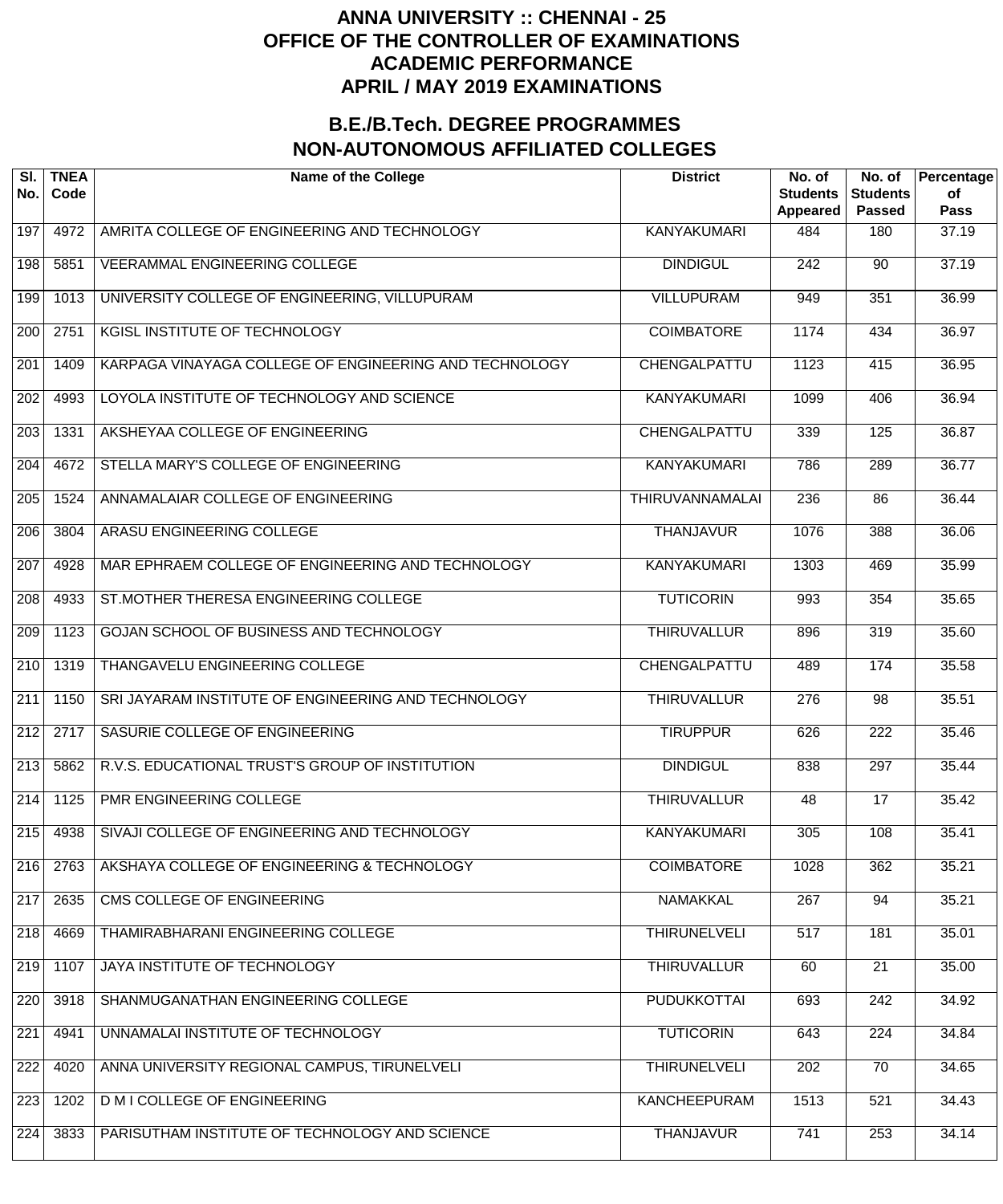| SI.<br>No.       | <b>TNEA</b><br>Code | <b>Name of the College</b>                                    | <b>District</b>        | No. of<br><b>Students</b><br><b>Appeared</b> | No. of<br><b>Students</b><br><b>Passed</b> | Percentage<br>of<br><b>Pass</b> |
|------------------|---------------------|---------------------------------------------------------------|------------------------|----------------------------------------------|--------------------------------------------|---------------------------------|
| 225              | 2636                | A V S ENGINEERING COLLEGE                                     | <b>SALEM</b>           | 2008                                         | 683                                        | 34.01                           |
| 226              | 4970                | SREE SOWDAMBIKA COLLEGE OF ENGINEERING                        | <b>VIRUDHUNAGAR</b>    | 697                                          | $\overline{237}$                           | 34.00                           |
| 227              | 3926                | CHENDHURAN COLLEGE OF ENGINEERING AND TECHNOLOGY              | <b>PUDUKKOTTAI</b>     | 697                                          | $\overline{237}$                           | 34.00                           |
| 228              | 2614                | S.S.M. COLLEGE OF ENGINEERING                                 | <b>NAMAKKAL</b>        | 1123                                         | 381                                        | 33.93                           |
| 229              | 4957                | JAYARAJ ANNAPACKIAM CSI COLLEGE OF ENGINEERING                | <b>TUTICORIN</b>       | 858                                          | 288                                        | 33.57                           |
| 230              | 2640                | JAYALAKSHMI INSTITUTE OF TECHNOLOGY                           | <b>DHARMAPURI</b>      | 1585                                         | $\overline{532}$                           | 33.56                           |
| 231              | 1510                | PRIYADARSHINI ENGINEERING COLLEGE                             | <b>TIRUPATTUR</b>      | 760                                          | 255                                        | 33.55                           |
| 232              | 5913                | RATNAVEL SUBRAMANIAM COLLEGE OF ENGINEERING AND TECHNOLOGY    | <b>DINDIGUL</b>        | 790                                          | 265                                        | 33.54                           |
| $\overline{233}$ | 1525                | PODHIGAI COLLEGE OF ENGINEERING AND TECHNOLOGY                | <b>TIRUPATTUR</b>      | $\overline{314}$                             | 105                                        | 33.44                           |
| 234              | 4982                | VINS CHRISTIAN COLLEGE OF ENGINEERING                         | <b>KANYAKUMARI</b>     | 770                                          | 255                                        | 33.12                           |
| 235              | 2734                | S N S COLLEGE OF ENGINEERING                                  | <b>COIMBATORE</b>      | 1420                                         | 470                                        | 33.10                           |
| 236              | 3019                | UNIVERSITY COLLEGE OF ENGINEERING, PANRUTI                    | <b>CUDDALORE</b>       | 1209                                         | 399                                        | 33.00                           |
| 237              | 2761                | UNITED INSTITUTE OF TECHNOLOGY                                | <b>COIMBATORE</b>      | 1115                                         | 368                                        | 33.00                           |
| 238              | 5703                | CHRISTIAN COLLEGE OF ENGINEERING AND TECHNOLOGY               | <b>DINDIGUL</b>        | 912                                          | 301                                        | 33.00                           |
| 239              | 3850                | VETRI VINAYAHA COLLEGE OF ENGINEERING AND TECHNOLOGY          | <b>NAMAKKAL</b>        | 559                                          | 184                                        | 32.92                           |
| 240              | 1508                | ARUNAI COLLEGE OF ENGINEERING                                 | <b>THIRUVANNAMALAI</b> | 383                                          | 126                                        | 32.90                           |
| 241              | 5930                | SBM COLLEGE OF ENGINEERING AND TECHNOLOGY                     | <b>DINDIGUL</b>        | 1767                                         | 580                                        | 32.82                           |
| 242              | 1221                | JAYA COLLEGE OF ENGINEERING AND TECHNOLOGY                    | <b>THIRUVALLUR</b>     | 183                                          | 60                                         | 32.79                           |
| 243              | 2349                | DHAANISH AHMED INSTITUTE OF TECHNOLOGY                        | <b>COIMBATORE</b>      | 281                                          | $\overline{92}$                            | 32.74                           |
| 244              | 1225                | LOYOLA INSTITUTE OF TECHNOLOGY                                | <b>KANCHEEPURAM</b>    | 1436                                         | 470                                        | 32.73                           |
| 245              | 4994                | J P COLLEGE OF ENGINEERING                                    | <b>TENKASI</b>         | 792                                          | 256                                        | 32.32                           |
| 246              | 1413                | SRI VENKATESWARAA COLLEGE OF TECHNOLOGY                       | <b>KANCHEEPURAM</b>    | 236                                          | 76                                         | 32.20                           |
| 247              | 3841                | <b>CARE GROUP OF INSTITUTIONS</b>                             | <b>TIRUCHIRAPPALLI</b> | 367                                          | 118                                        | 32.15                           |
| 248              | 1515                | SARASWATHI VELU COLLEGE OF ENGINEERING                        | <b>RANIPET</b>         | 56                                           | $\overline{18}$                            | 32.14                           |
| 249              | 1431                | NEW PRINCE SHRI BHAVANI COLLEGE OF ENGINEERING AND TECHNOLOGY | CHENGALPATTU           | 657                                          | 211                                        | 32.12                           |
| 250              | 2355                | CHERAN COLLEGE OF ENGINEERING                                 | <b>KARUR</b>           | 520                                          | 166                                        | 31.92                           |
| 251              | 1212                | RAJIV GANDHI COLLEGE OF ENGINEERING                           | <b>KANCHEEPURAM</b>    | 1079                                         | 342                                        | 31.70                           |
| 252              | 5536                | MANGAYARKARASI COLLEGE OF ENGINEERING                         | <b>MADURAI</b>         | 631                                          | $\overline{200}$                           | 31.70                           |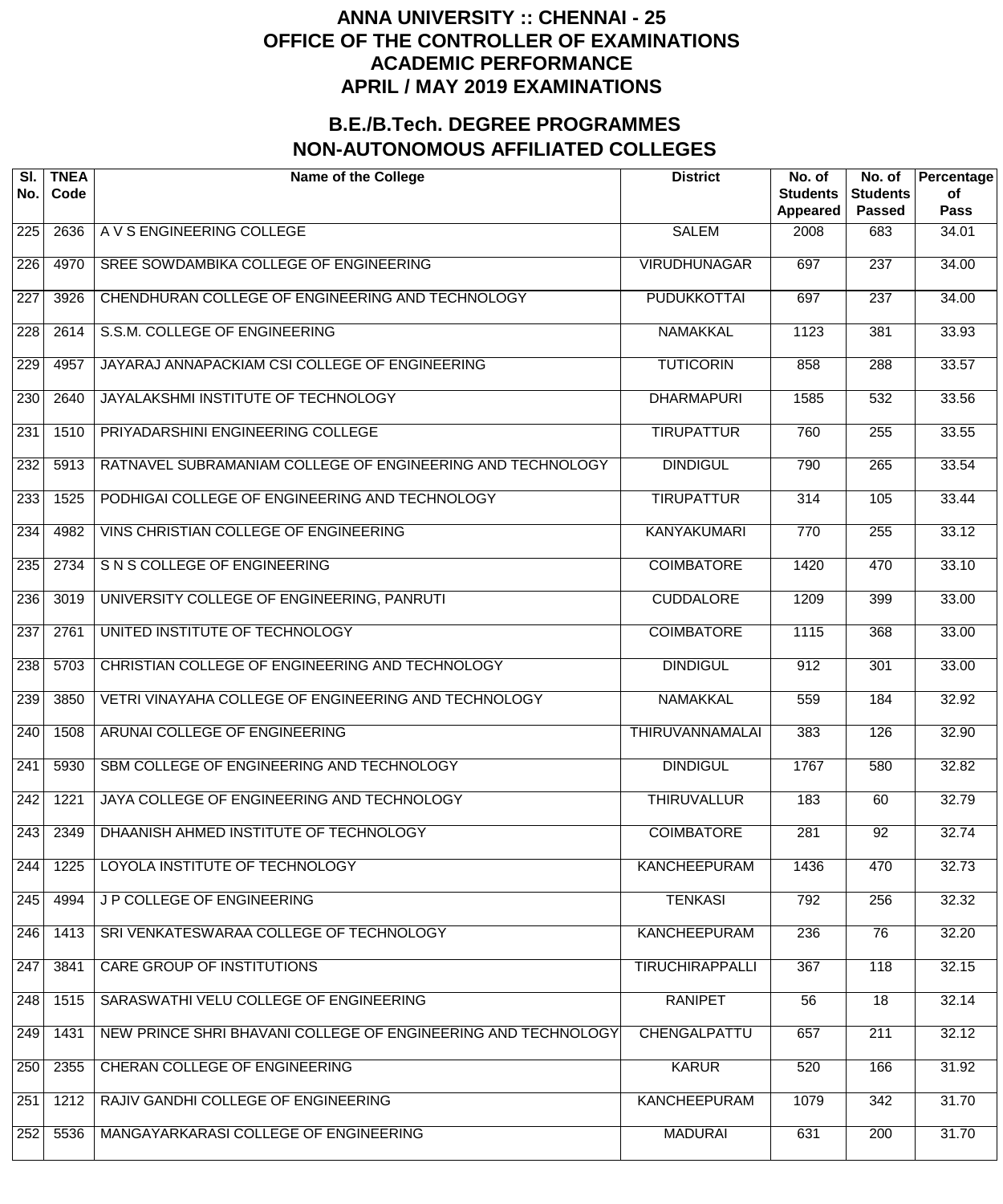| SI.<br>No.       | <b>TNEA</b><br>Code | <b>Name of the College</b>                                              | <b>District</b>        | No. of<br><b>Students</b><br>Appeared | No. of<br><b>Students</b><br><b>Passed</b> | Percentage<br>of<br>Pass |
|------------------|---------------------|-------------------------------------------------------------------------|------------------------|---------------------------------------|--------------------------------------------|--------------------------|
| 253              | 3810                | MAM COLLEGE OF ENGINEERING                                              | <b>TIRUCHIRAPPALLI</b> | 1070                                  | 338                                        | 31.59                    |
| 254              | 3806                | E.G.S.PILLAY ENGINEERING COLLEGE                                        | NAGAPATTINAM           | 1129                                  | 356                                        | 31.53                    |
| 255              | 4952                | <b>C.S.I. INSTITUTE OF TECHNOLOGY</b>                                   | <b>KANYAKUMARI</b>     | 624                                   | 195                                        | 31.25                    |
| 256              | 2713                | M.P. NACHIMUTHU M. JAGANATHAN ENGINEERING COLLEGE                       | <b>ERODE</b>           | 1446                                  | 451                                        | 31.19                    |
| 257              | 4968                | SARDAR RAJA COLLEGE OF ENGINEERING                                      | <b>TENKASI</b>         | $\overline{777}$                      | 241                                        | 31.02                    |
| 258              | 4977                | NARAYANAGURU COLLEGE OF ENGINEERING                                     | <b>KANYAKUMARI</b>     | 452                                   | 139                                        | 30.75                    |
| 259              | 1426                | SRI RAMANUJAR ENGINEERING COLLEGE                                       | CHENGALPATTU           | 928                                   | 285                                        | 30.71                    |
| 260              | 3847                | ROEVER COLLEGE OF ENGINEERING AND TECHNOLOGY                            | <b>PERAMBALUR</b>      | $\overline{271}$                      | $\overline{83}$                            | 30.63                    |
| 261              | 2367                | ARJUN COLLEGE OF TECHNOLOGY                                             | <b>COIMBATORE</b>      | 428                                   | 131                                        | 30.61                    |
| $\overline{262}$ | 2731                | R V S COLLEGE OF ENGINEERING AND TECHNOLOGY                             | <b>COIMBATORE</b>      | 1029                                  | $\overline{314}$                           | 30.52                    |
| $\overline{263}$ | 2740                | HINDUSTHAN INSTITUTE OF TECHNOLOGY                                      | <b>COIMBATORE</b>      | 1446                                  | 441                                        | 30.50                    |
| 264              | 4983                | LORD JEGANNATH COLLEGE OF ENGINEERING AND TECHNOLOGY                    | <b>KANYAKUMARI</b>     | 299                                   | $\overline{91}$                            | 30.43                    |
| $\overline{265}$ | 2729                | NEHRU INSTITUTE OF ENGINEERING AND TECHNOLOGY                           | <b>COIMBATORE</b>      | 1445                                  | 438                                        | 30.31                    |
| 266              | 2768                | PARK COLLEGE OF TECHNOLOGY                                              | <b>COIMBATORE</b>      | 408                                   | 123                                        | 30.15                    |
| 267              | 1436                | A.R. ENGINEERING COLLEGE                                                | <b>VILLUPURAM</b>      | 286                                   | $\overline{86}$                            | 30.07                    |
| 268              | 2738                | SASURIE ACADEMY OF ENGINEERING                                          | <b>COIMBATORE</b>      | 460                                   | 137                                        | 29.78                    |
| 269              | 2358                | <b>SCAD INSTITUTE OF TECHNOLOGY</b>                                     | <b>TIRUPPUR</b>        | 316                                   | 94                                         | 29.75                    |
| 270              | 2652                | AL-AMEEN ENGINEERING COLLEGE                                            | <b>ERODE</b>           | 867                                   | 256                                        | 29.53                    |
| 271              | 2747                | SHREE VENKATESHWARA HI-TECH ENGINEERING COLLEGE                         | <b>ERODE</b>           | 969                                   | 286                                        | 29.51                    |
| 272              | 4949                | PSN INSTITUTE OF TECHNOLOGY AND SCIENCE                                 | <b>THIRUNELVELI</b>    | 641                                   | 188                                        | 29.33                    |
| 273              | 2625                | THE KAVERY ENGINEERING COLLEGE                                          | <b>SALEM</b>           | 1488                                  | 434                                        | 29.17                    |
| 274              | 1322                | DHANALAKSHMI SRINIVASAN COLLEGE OF ENGINEERING AND<br><b>TECHNOLOGY</b> | CHENGALPATTU           | 1396                                  | 406                                        | 29.08                    |
| 275              | 5017                | UNIVERSITY COLLEGE OF ENGINEERING, RAMANATHAPURAM                       | RAMANATHAPURAM         | 790                                   | $\overline{228}$                           | 28.86                    |
| 276              | 3458                | DHANALAKSHMI SRINIVASAN INSTITUTE OF RESEARCH AND TECHNOLOGY            | <b>PERAMBALUR</b>      | 401                                   | 115                                        | 28.68                    |
| 277              | 2649                | KARUR COLLEGE OF ENGINEERING                                            | <b>KARUR</b>           | 207                                   | 59                                         | 28.50                    |
| 278              | 1421                | V.R.S. COLLEGE OF ENGINEERING AND TECHNOLOGY                            | <b>VILLUPURAM</b>      | 967                                   | 275                                        | 28.44                    |
| 279              | 2704                | COIMBATORE INSTITUTE OF ENGINEERING AND TECHNOLOGY                      | <b>COIMBATORE</b>      | 1059                                  | 301                                        | 28.42                    |
| 280              | 1116                | SRI VENKATESWARA COLLEGE OF ENGINEERING AND TECHNOLOGY                  | <b>THIRUVALLUR</b>     | 948                                   | 269                                        | 28.38                    |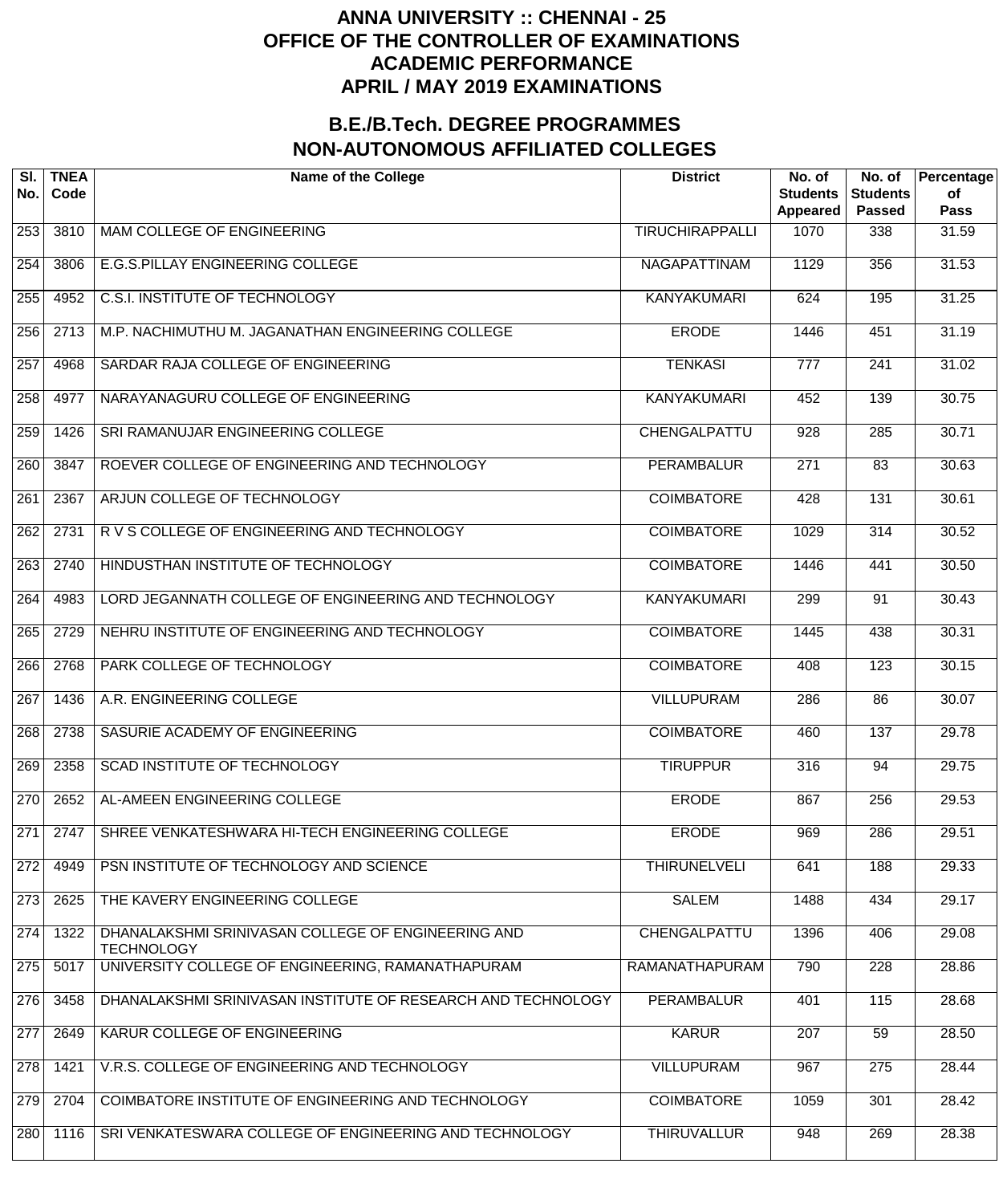| SI.<br>No.       | <b>TNEA</b><br>Code | <b>Name of the College</b>                                                     | <b>District</b>        | No. of<br><b>Students</b><br>Appeared | No. of<br><b>Students</b><br><b>Passed</b> | Percentage<br>of<br><b>Pass</b> |
|------------------|---------------------|--------------------------------------------------------------------------------|------------------------|---------------------------------------|--------------------------------------------|---------------------------------|
| 281              | 2776                | RVS TECHNICAL CAMPUS-COIMBATORE                                                | <b>COIMBATORE</b>      | 1138                                  | 322                                        | 28.30                           |
| 282              | 2314                | MUTHAYAMMAL COLLEGE OF ENGINEERING                                             | <b>NAMAKKAL</b>        | 846                                   | 239                                        | 28.25                           |
| 283              | 5922                | <b>VICKRAM COLLEGE OF ENGINEERING</b>                                          | <b>SIVAGANGAI</b>      | 344                                   | $\overline{97}$                            | 28.20                           |
| 284              | 2643                | BHARATHIYAR INSTITUTE OF ENGINEERING FOR WOMEN                                 | <b>SALEM</b>           | 1035                                  | 289                                        | 27.92                           |
| 285              | 4992                | BETHLAHEM INSTITUTE OF ENGINEERING                                             | <b>KANYAKUMARI</b>     | 1051                                  | 293                                        | 27.88                           |
| 286              | 3410                | KRISHNASAMY COLLEGE OF ENGINEERING AND TECHNOLOGY                              | <b>CUDDALORE</b>       | 599                                   | 167                                        | 27.88                           |
| 287              | 2744                | ADITHYA INSTITUTE OF TECHNOLOGY                                                | <b>COIMBATORE</b>      | $\overline{908}$                      | 253                                        | 27.86                           |
| 288              | 4946                | <b>DMI ENGINEERING COLLEGE</b>                                                 | <b>KANYAKUMARI</b>     | 1102                                  | 306                                        | 27.77                           |
| 289              | 2772                | C M S COLLEGE OF ENGINEERING AND TECHNOLOGY                                    | <b>COIMBATORE</b>      | 550                                   | 152                                        | 27.64                           |
| 290              | 2755                | NEHRU INSTITUTE OF TECHNOLOGY                                                  | <b>COIMBATORE</b>      | 660                                   | 182                                        | 27.58                           |
| $\overline{291}$ | 5010                | ANNA UNIVERSITY REGIONAL CAMPUS, MADURAI                                       | <b>MADURAI</b>         | 204                                   | $\overline{56}$                            | 27.45                           |
| 292              | 1441                | A K T MEMORIAL COLLEGE OF ENGINEERING AND TECHNOLOGY                           | <b>KALLAKURICHI</b>    | 991                                   | $\overline{271}$                           | 27.35                           |
| $\overline{293}$ | 4987                | JAMES COLLEGE OF ENGINEERING AND TECHNOLOGY                                    | <b>KANYAKUMARI</b>     | 484                                   | $\overline{132}$                           | 27.27                           |
| 294              | 1234                | INDIRA GANDHI COLLEGE OF ENGINEERING AND TECHNOLOGY FOR<br><b>WOMEN</b>        | <b>KANCHEEPURAM</b>    | 121                                   | $\overline{33}$                            | 27.27                           |
| 295              | 2769                | J C T COLLEGE OF ENGINEERING AND TECHNOLOGY                                    | <b>COIMBATORE</b>      | 1798                                  | 488                                        | 27.14                           |
| 296              | 2606                | JAYAM COLLEGE OF ENGINEERING AND TECHNOLOGY                                    | <b>DHARMAPURI</b>      | 801                                   | $\overline{216}$                           | 26.97                           |
| 297              | 2627                | SELVAM COLLEGE OF TECHNOLOGY                                                   | <b>NAMAKKAL</b>        | 1635                                  | 440                                        | 26.91                           |
| 298              | 5919                | ST. MICHAEL COLLEGE OF ENGINEERING & TECHNOLOGY                                | <b>SIVAGANGAI</b>      | 424                                   | 114                                        | 26.89                           |
| 299              | 2612                | P G P COLLEGE OF ENGINEERING AND TECHNOLOGY                                    | <b>NAMAKKAL</b>        | 387                                   | 104                                        | 26.87                           |
| 300              | 3811                | M.I.E.T. ENGINEERING COLLEGE                                                   | <b>TIRUCHIRAPPALLI</b> | 1595                                  | 426                                        | 26.71                           |
| 301              | 2721                | TAMILNADU COLLEGE OF ENGINEERING                                               | <b>COIMBATORE</b>      | 1026                                  | 274                                        | 26.71                           |
| 302              | 5902                | BHARATH NIKETAN ENGINEERING COLLEGE                                            | <b>THENI</b>           | 710                                   | 189                                        | 26.62                           |
| 303              | 2655                | VKS COLLEGE OF ENGINEERING AND TECHNOLOGY                                      | <b>KARUR</b>           | 147                                   | $\overline{39}$                            | 26.53                           |
| 304              | 4966                | PET ENGINEERING COLLEGE                                                        | <b>THIRUNELVELI</b>    | 893                                   | 233                                        | 26.09                           |
| 305              | 2753                | PPG INSTITUTE OF TECHNOLOGY                                                    | <b>COIMBATORE</b>      | 552                                   | 144                                        | 26.09                           |
| 306              | 1226                | P.T. LEE CHENGALVARAYA NAICKER COLLEGE OF ENGINEERING AND<br><b>TECHNOLOGY</b> | <b>KANCHEEPURAM</b>    | 449                                   | 117                                        | 26.06                           |
| 307              | 4677                | LOURDES MOUNT COLLEGE OF ENGINEERING AND TECHNOLOGY                            | <b>KANYAKUMARI</b>     | 307                                   | 80                                         | 26.06                           |
| 308              | 3016                | UNIVERSITY COLLEGE OF ENGINEERING, ARIYALUR                                    | <b>ARIYALUR</b>        | 837                                   | $\overline{218}$                           | 26.05                           |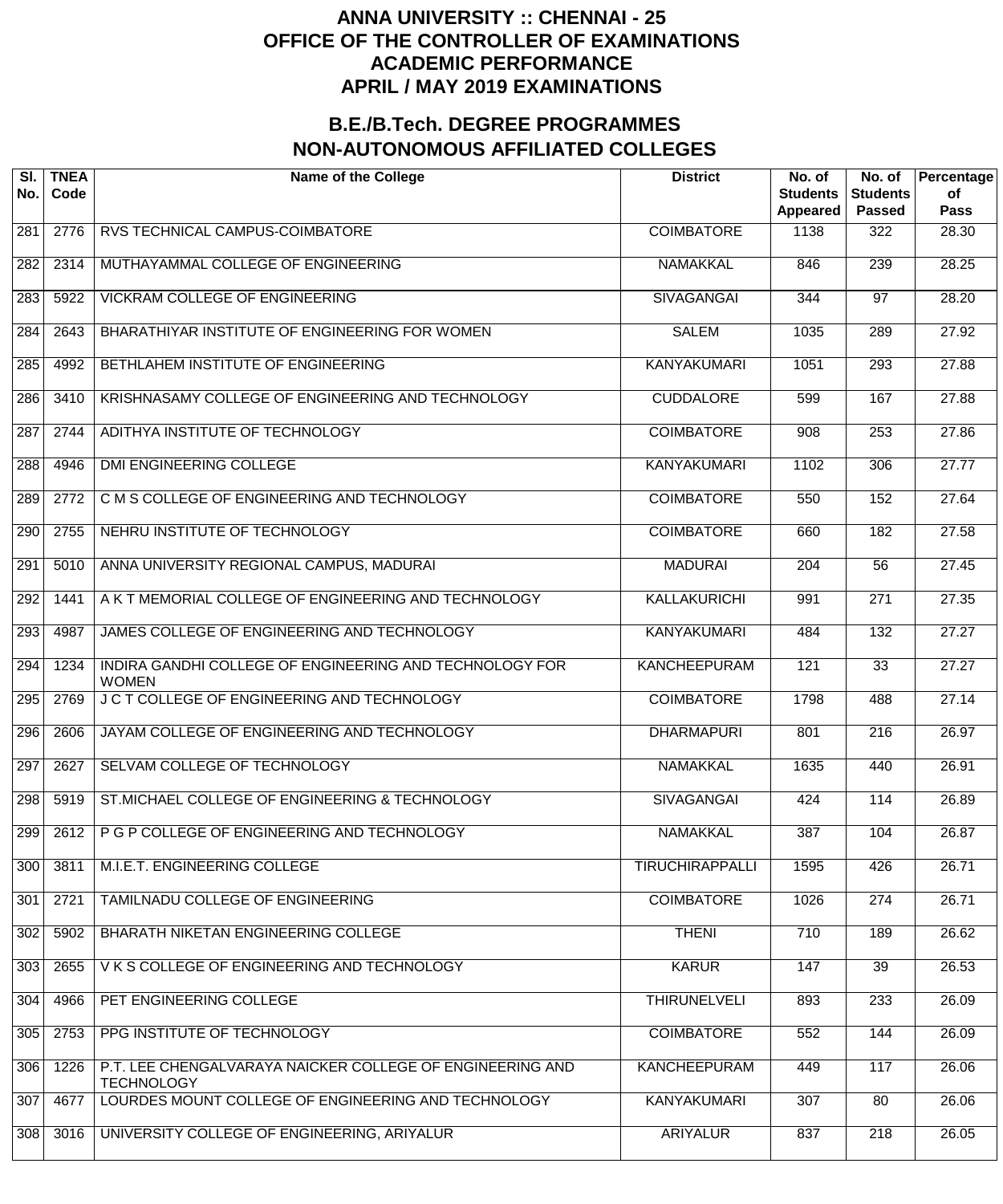| SI.<br>No.       | <b>TNEA</b><br>Code | <b>Name of the College</b>                            | <b>District</b>        | No. of<br><b>Students</b><br><b>Appeared</b> | No. of<br><b>Students</b><br><b>Passed</b> | Percentage<br>of<br><b>Pass</b> |
|------------------|---------------------|-------------------------------------------------------|------------------------|----------------------------------------------|--------------------------------------------|---------------------------------|
| 309              | 2354                | POLLACHI INSTITUTE OF ENGINEERING AND TECHNOLOGY      | <b>COIMBATORE</b>      | 573                                          | 149                                        | 26.00                           |
| $\overline{310}$ | 1513                | SRI BALAJI CHOCKALINGAM ENGINEERING COLLEGE           | <b>THIRUVANNAMALAI</b> | 666                                          | 172                                        | 25.83                           |
| $\overline{311}$ | 5720                | SRI SUBRAMANYA COLLEGE OF ENGINEERING AND TECHNOLOGY  | <b>DINDIGUL</b>        | $\overline{578}$                             | 149                                        | 25.78                           |
| $\overline{312}$ | 3846                | MOTHER TERASA COLLEGE OF ENGINEERING AND TECHNOLOGY   | <b>PUDUKKOTTAI</b>     | 749                                          | 193                                        | 25.77                           |
| $\overline{313}$ | 4989                | PSN ENGINEERING COLLEGE                               | <b>THIRUNELVELI</b>    | 687                                          | 177                                        | 25.76                           |
| $\overline{314}$ | 2647                | J.K.K. NATARAJA COLLEGE OF ENGINEERING AND TECHNOLOGY | <b>NAMAKKAL</b>        | 791                                          | $\overline{203}$                           | 25.66                           |
| 315              | 2732                | <b>INFO INSTITUTE OF ENGINEERING</b>                  | <b>COIMBATORE</b>      | 793                                          | $\overline{203}$                           | 25.60                           |
| 316              | 3018                | UNIVERSITY COLLEGE OF ENGINEERING, THIRUKKUVALAI      | <b>NAGAPATTINAM</b>    | 728                                          | 185                                        | 25.41                           |
| $\overline{317}$ | 1418                | SRI LAKSHMI AMMAL ENGINEERING COLLEGE                 | CHENGALPATTU           | 481                                          | $\overline{122}$                           | 25.36                           |
| 318              | 3805                | DHANALAKSHMI SRINIVASAN ENGINEERING COLLEGE           | <b>PERAMBALUR</b>      | 2664                                         | 675                                        | 25.34                           |
| 319              | 2659                | SALEM COLLEGE OF ENGINEERING AND TECHNOLOGY           | <b>SALEM</b>           | 806                                          | $\overline{204}$                           | 25.31                           |
| $\overline{320}$ | 1434                | <b>SURYA GROUP OF INSTITUTIONS</b>                    | <b>VILLUPURAM</b>      | 826                                          | $\overline{209}$                           | 25.30                           |
| 321              | 1243                | MADHA INSTITUTE OF ENGINEERING AND TECHNOLOGY         | <b>KANCHEEPURAM</b>    | 257                                          | 65                                         | 25.29                           |
| $\overline{322}$ | 1517                | THIRUMALAI ENGINEERING COLLEGE                        | <b>KANCHEEPURAM</b>    | 408                                          | 103                                        | 25.25                           |
| 323              | 2673                | SREE SAKTHI ENGINEERING COLLEGE                       | <b>COIMBATORE</b>      | 850                                          | $\overline{214}$                           | 25.18                           |
| 324              | 5935                | FATIMA MICHAEL COLLEGE OF ENGINEERING AND TECHNOLOGY  | <b>MADURAI</b>         | 618                                          | 155                                        | 25.08                           |
| 325              | 5909                | ODAIYAPPA COLLEGE OF ENGINEERING AND TECHNOLOGY       | <b>THENI</b>           | 40                                           | $\overline{10}$                            | 25.00                           |
| 326              | 2705                | <b>CSI COLLEGE OF ENGINEERING</b>                     | <b>THE NILGIRIS</b>    | 1018                                         | 254                                        | 24.95                           |
| 327              | 3459                | DHANALAKSHMI SRINIVASAN INSTITUTE OF TECHNOLOGY       | <b>TIRUCHIRAPPALLI</b> | 1121                                         | 278                                        | 24.80                           |
| 328              | 1157                | SHRI SITHESWARAR ENGINEERING COLLEGE                  | <b>RANIPET</b>         | $\overline{101}$                             | $\overline{25}$                            | 24.75                           |
| 329              | 2342                | SRI RANGANATHAR INSTITUTE OF ENGINEERING & TECHNOLOGY | <b>COIMBATORE</b>      | 828                                          | $\overline{204}$                           | 24.64                           |
| 330              | 5912                | PANDIAN SARASWATHI YADAV ENGINEERING COLLEGE          | <b>SIVAGANGAI</b>      | 774                                          | 189                                        | 24.42                           |
| 331              | 3456                | K.S.K. COLLEGE OF ENGINEERING AND TECHNOLOGY          | <b>THANJAVUR</b>       | 602                                          | 147                                        | 24.42                           |
| 332              | 3021                | UNIVERSITY COLLEGE OF ENGINEERING, PATTUKKOTTAI       | <b>THANJAVUR</b>       | 970                                          | 236                                        | 24.33                           |
| 333              | 2745                | KATHIR COLLEGE OF ENGINEERING                         | <b>COIMBATORE</b>      | 748                                          | 181                                        | 24.20                           |
| 334              | 2641                | VARUVAN VADIVELAN INSTITUTE OF TECHNOLOGY             | <b>DHARMAPURI</b>      | 900                                          | $\overline{216}$                           | 24.00                           |
| 335              | 3844                | SHIVANI ENGINEERING COLLEGE                           | <b>TIRUCHIRAPPALLI</b> | 526                                          | 126                                        | 23.95                           |
| 336              | 1333                | VI INSTITUTE OF TECHNOLOGY                            | CHENGALPATTU           | 414                                          | 99                                         | 23.91                           |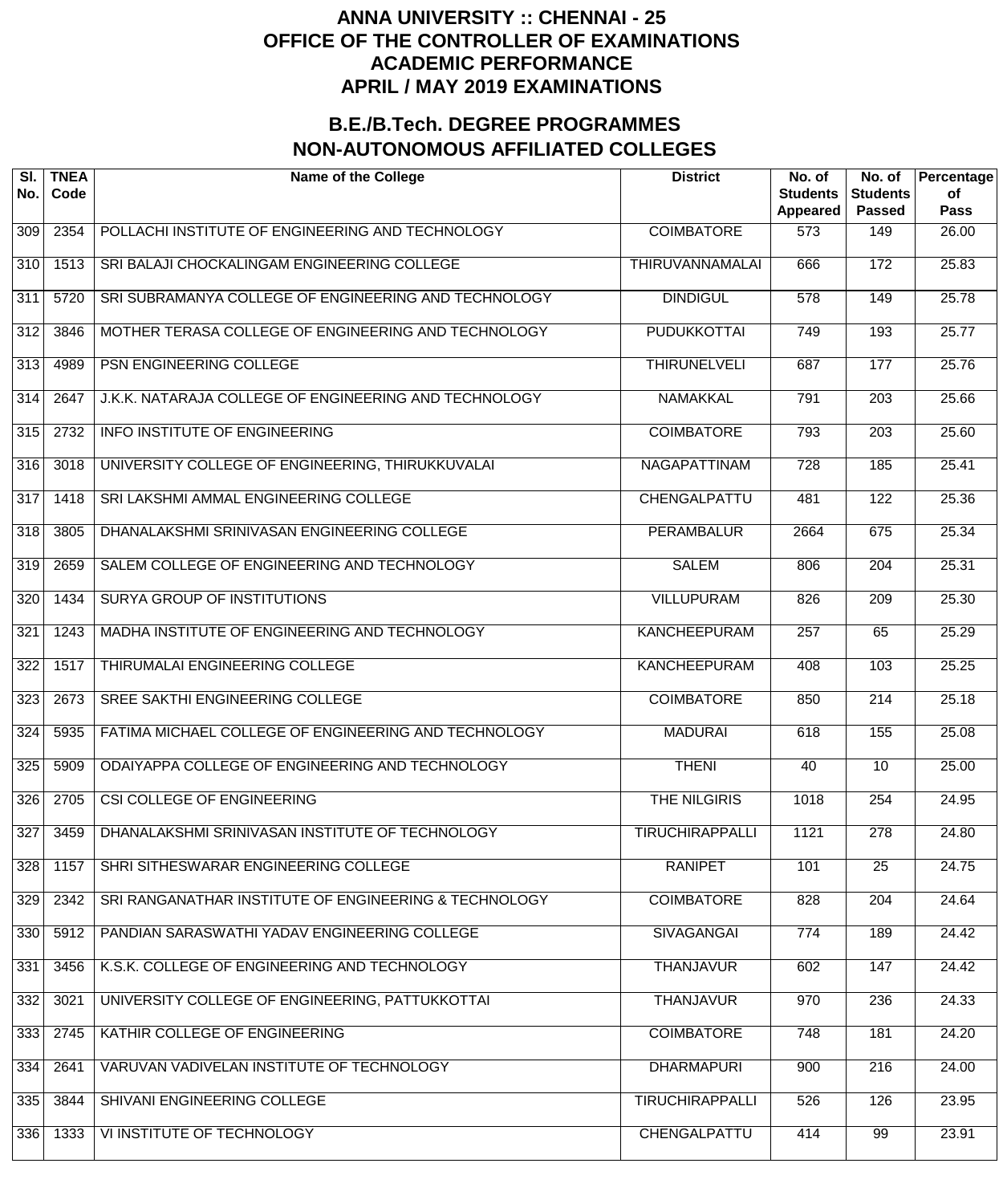| SI.<br>No. | <b>TNEA</b><br>Code | <b>Name of the College</b>                        | <b>District</b>     | No. of<br><b>Students</b><br>Appeared | No. of<br><b>Students</b><br><b>Passed</b> | Percentage<br>of<br>Pass |
|------------|---------------------|---------------------------------------------------|---------------------|---------------------------------------|--------------------------------------------|--------------------------|
| 337        | 3825                | ST.JOSEPH'S COLLEGE OF ENGINEERING AND TECHNOLOGY | <b>THANJAVUR</b>    | 917                                   | 219                                        | 23.88                    |
| 338        | 5914                | SOLAMALAI COLLEGE OF ENGINEERING                  | <b>MADURAI</b>      | 285                                   | 68                                         | 23.86                    |
| 339        | 3860                | ST.ANNE'S COLLEGE OF ENGINEERING AND TECHNOLOGY   | <b>CUDDALORE</b>    | 524                                   | 125                                        | 23.85                    |
| 340        | 2638                | MAHENDRA ENGINEERING COLLEGE FOR WOMEN            | <b>NAMAKKAL</b>     | 1036                                  | $\overline{247}$                           | 23.84                    |
| 341        | 1428                | <b>E.S. ENGINEERING COLLEGE</b>                   | <b>VILLUPURAM</b>   | 249                                   | $\overline{59}$                            | 23.69                    |
| 342        | 2628                | PAAVAI COLLEGE OF ENGINEERING                     | <b>NAMAKKAL</b>     | 1312                                  | $\overline{310}$                           | 23.63                    |
| 343        | 3823                | SRINIVASAN ENGINEERING COLLEGE                    | <b>PERAMBALUR</b>   | 646                                   | 152                                        | 23.53                    |
| 344        | 4984                | MARTHANDAM COLLEGE OF ENGINEERING AND TECHNOLOGY  | <b>KANYAKUMARI</b>  | 673                                   | 158                                        | 23.48                    |
| 345        | 2623                | MAHENDRA COLLEGE OF ENGINEERING                   | <b>SALEM</b>        | 1528                                  | 358                                        | 23.43                    |
| 346        | 4961                | NATIONAL COLLEGE OF ENGINEERING                   | <b>THIRUNELVELI</b> | 609                                   | 142                                        | 23.32                    |
| 347        | 1406                | DR. PAUL'S ENGINEERING COLLEGE                    | <b>VILLUPURAM</b>   | 486                                   | $\overline{113}$                           | 23.25                    |
| 348        | 2666                | THE KAVERY COLLEGE OF ENGINEERING                 | <b>SALEM</b>        | 414                                   | $\overline{95}$                            | 22.95                    |
| 349        | 1417                | SHRI ANDAL ALAGAR COLLEGE OF ENGINEERING          | CHENGALPATTU        | 523                                   | 120                                        | 22.94                    |
| 350        | 2683                | SHREENIVASA ENGINEERING COLLEGE                   | <b>DHARMAPURI</b>   | 564                                   | 129                                        | 22.87                    |
| 351        | 2657                | PAVAI COLLEGE OF TECHNOLOGY                       | <b>NAMAKKAL</b>     | 791                                   | 180                                        | 22.76                    |
| 352        | 4670                | ROHINI COLLEGE OF ENGINEERING & TECHNOLOGY        | <b>KANYAKUMARI</b>  | 2090                                  | 474                                        | 22.68                    |
| 353        | 1208                | KANCHI PALLAVAN ENGINEERING COLLEGE               | <b>KANCHEEPURAM</b> | 126                                   | $\overline{28}$                            | 22.22                    |
| 354        | 4976                | INFANT JESUS COLLEGE OF ENGINEERING               | <b>TUTICORIN</b>    | 564                                   | 125                                        | 22.16                    |
| 355        | 4953                | CAPE INSTITUTE OF TECHNOLOGY                      | <b>THIRUNELVELI</b> | 1136                                  | 251                                        | 22.10                    |
| 356        | 2634                | <b>EXCEL ENGINEERING COLLEGE</b>                  | <b>NAMAKKAL</b>     | 2105                                  | 465                                        | 22.09                    |
| 357        | 3814                | P.R.ENGINEERING COLLEGE                           | <b>THANJAVUR</b>    | 318                                   | $\overline{70}$                            | 22.01                    |
| 358        | 5990                | LATHA MATHAVAN ENGINEERING COLLEGE                | <b>MADURAI</b>      | 450                                   | $\overline{99}$                            | 22.00                    |
| 359        | 1235                | J E I MATHAAJEE COLLEGE OF ENGINEERING            | <b>KANCHEEPURAM</b> | 132                                   | $\overline{29}$                            | 21.97                    |
| 360        | 2650                | CHRIST THE KING ENGINEERING COLLEGE               | <b>COIMBATORE</b>   | 538                                   | 118                                        | 21.93                    |
| 361        | 3812                | MOOKAMBIGAI COLLEGE OF ENGINEERING                | <b>PUDUKKOTTAI</b>  | 1526                                  | 334                                        | 21.89                    |
| 362        | 4931                | <b>GRACE COLLEGE OF ENGINEERING</b>               | <b>TUTICORIN</b>    | 412                                   | 90                                         | 21.84                    |
| 363        | 3920                | SUDHARSAN ENGINEERING COLLEGE                     | <b>PUDUKKOTTAI</b>  | 523                                   | 114                                        | 21.80                    |
| 364        | 2347                | A V S COLLEGE OF TECHNOLOGY                       | <b>SALEM</b>        | 1180                                  | 256                                        | 21.69                    |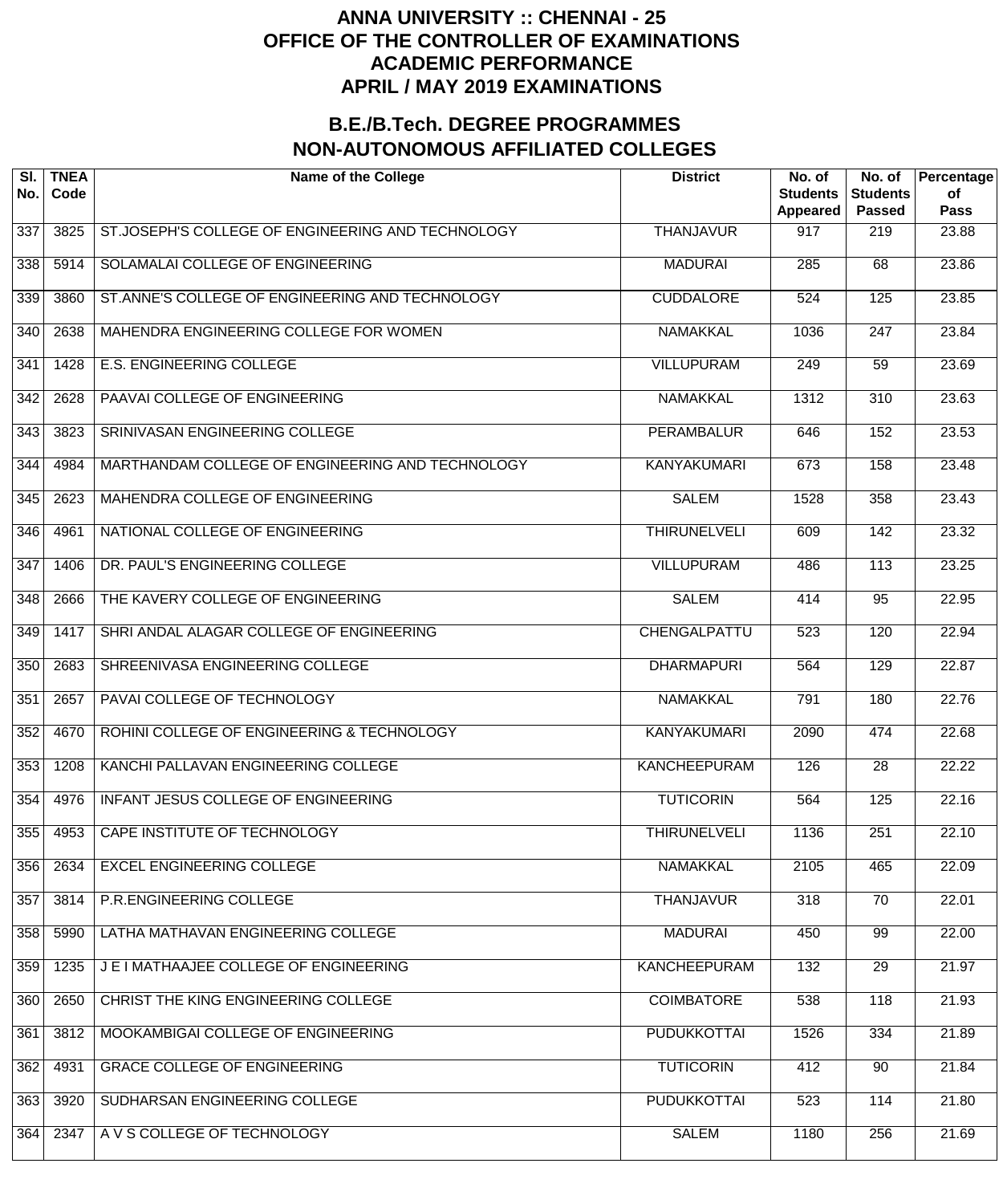| SI.<br>No.       | <b>TNEA</b><br>Code | <b>Name of the College</b>                                             | <b>District</b>        | No. of<br><b>Students</b><br>Appeared | No. of<br><b>Students</b><br><b>Passed</b> | Percentage<br>of<br><b>Pass</b> |
|------------------|---------------------|------------------------------------------------------------------------|------------------------|---------------------------------------|--------------------------------------------|---------------------------------|
| 365              | 3808                | JAYARAM COLLEGE OF ENGINEERING AND TECHNOLOGY                          | <b>TIRUCHIRAPPALLI</b> | 619                                   | 134                                        | 21.65                           |
| 366              | 5502                | SRI RAAJA RAAJAN COLLEGE OF ENGINEERING AND TECHNOLOGY                 | <b>SIVAGANGAI</b>      | 794                                   | 171                                        | 21.54                           |
| 367              | 2716                | PARK COLLEGE OF ENGINEERING AND TECHNOLOGY                             | <b>COIMBATORE</b>      | 1606                                  | 339                                        | $\overline{21.11}$              |
| 368              | 1323                | A.C.T. COLLEGE OF ENGINEERING AND TECHNOLOGY                           | CHENGALPATTU           | 109                                   | $\overline{23}$                            | 21.10                           |
| 369              | 4675                | UNIVERSAL COLLEGE OF ENGINEERING AND TECHNOLOGY                        | <b>THIRUNELVELI</b>    | 642                                   | 135                                        | 21.03                           |
| 370              | 2624                | GNANAMANI COLLEGE OF TECHNOLOGY                                        | <b>NAMAKKAL</b>        | 2571                                  | 538                                        | 20.93                           |
| 371              | 1439                | S.R.I COLLEGE OF ENGINEERING AND TECHNOLOGY                            | <b>THIRUVANNAMALAI</b> | 244                                   | 50                                         | 20.49                           |
| 372              | 3807                | J.J.COLLEGE OF ENGINEERING AND TECHNOLOGY                              | <b>TIRUCHIRAPPALLI</b> | 954                                   | 193                                        | 20.23                           |
| 373              | 4978                | <b>UDAYA SCHOOL OF ENGINEERING</b>                                     | <b>KANYAKUMARI</b>     | $\overline{721}$                      | 141                                        | 19.56                           |
| 374              | 5915                | SACS M.A.V.M.M ENGINEERING COLLEGE                                     | <b>MADURAI</b>         | 948                                   | 185                                        | 19.51                           |
| $\overline{375}$ | 5842                | MADURAI INSTITUTE OF ENGINEERING AND TECHNOLOGY                        | <b>SIVAGANGAI</b>      | 236                                   | 46                                         | 19.49                           |
| $\overline{376}$ | 4967                | S.VEERASAMY CHETTIAR COLLEGE OF ENGINEERING AND TECHNOLOGY             | <b>TENKASI</b>         | 638                                   | 124                                        | 19.44                           |
| 377              | 2633                | VIDYAA VIKAS COLLEGE OF ENGINEERING AND TECHNOLOGY                     | <b>NAMAKKAL</b>        | 670                                   | 129                                        | 19.25                           |
| $\overline{378}$ | 3817                | ROEVER ENGINEERING COLLEGE                                             | <b>PERAMBALUR</b>      | 905                                   | 174                                        | 19.23                           |
| 379              | 3815                | PAVENDAR BHARATHIDASAN COLLEGE OF ENGINEERING AND<br><b>TECHNOLOGY</b> | <b>TIRUCHIRAPPALLI</b> | 544                                   | 104                                        | 19.12                           |
| 380              | 3809                | KURINJI COLLEGE OF ENGINEERING AND TECHNOLOGY                          | <b>TIRUCHIRAPPALLI</b> | $\overline{246}$                      | 47                                         | 19.11                           |
| 381              | 3457                | DHANALAKSHMI SRINIVASAN COLLEGE OF ENGINEERING                         | <b>PERAMBALUR</b>      | 231                                   | 44                                         | 19.05                           |
| 382              | 2340                | SRI VENKATESWARA INSTITUTE OF ENGINEERING                              | <b>KRISHNAGIRI</b>     | 142                                   | $\overline{27}$                            | 19.01                           |
| 383              | 3766                | STAR LION COLLEGE OF ENGINEERING AND TECHNOLOGY                        | <b>THANJAVUR</b>       | 393                                   | $\overline{74}$                            | 18.83                           |
| 384              | 1121                | SRI VENKATESWARA INSTITUTE OF SCIENCE AND TECHNOLOGY                   | <b>THIRUVALLUR</b>     | 356                                   | 67                                         | 18.82                           |
| 385              | 4932                | IMMANUEL ARASAR J J COLLEGE OF ENGINEERING                             | <b>KANYAKUMARI</b>     | 165                                   | $\overline{31}$                            | 18.79                           |
| 386              | 2646                | TAGORE INSTITUTE OF ENGINEERING AND TECHNOLOGY                         | <b>SALEM</b>           | 853                                   | 157                                        | 18.41                           |
| 387              | 3925                | M.A.R. COLLEGE OF ENGINEERING AND TECHNOLOGY                           | <b>PUDUKKOTTAI</b>     | 845                                   | 154                                        | 18.22                           |
| 388              | 2329                | RATHINAM TECHNICAL CAMPUS                                              | <b>COIMBATORE</b>      | 972                                   | 177                                        | 18.21                           |
| 389              | 2758                | J K K MUNIRAJAH COLLEGE OF TECHNOLOGY                                  | <b>ERODE</b>           | 464                                   | 84                                         | 18.10                           |
| 390              | 2754                | SRI RAMANATHAN ENGINEERING COLLEGE                                     | <b>TIRUPPUR</b>        | 116                                   | 21                                         | 18.10                           |
| 391              | 3821                | A.R.J. COLLEGE OF ENGINEERING AND TECHNOLOGY                           | <b>THIRUVARUR</b>      | 363                                   | 65                                         | 17.91                           |
| 392              | 1141                | RVS PADHMAVATHY COLLEGE OF ENGINEERING AND TECHNOLOGY                  | <b>THIRUVALLUR</b>     | 1185                                  | $\overline{212}$                           | 17.89                           |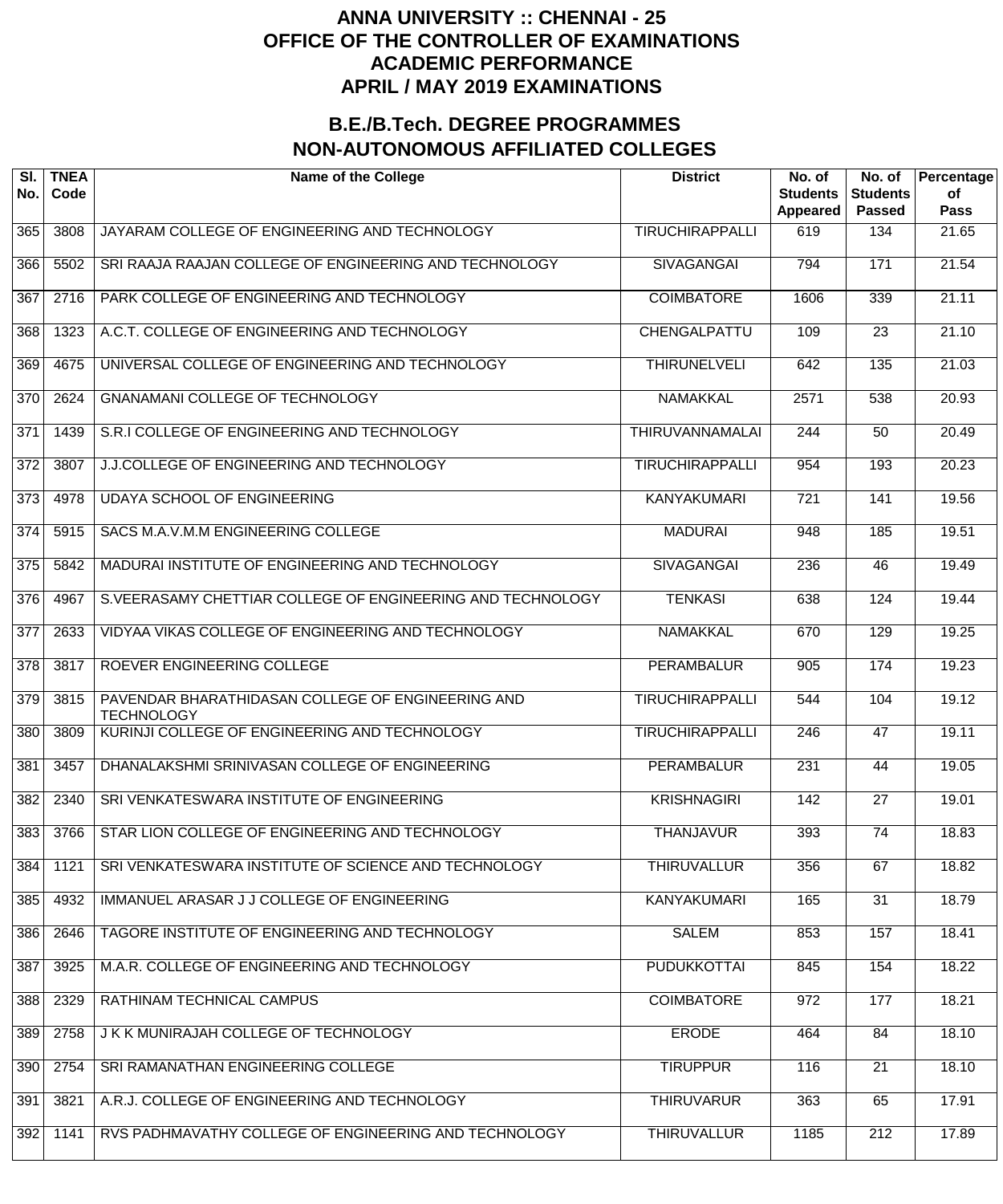| SI.<br>No. | <b>TNEA</b><br>Code | <b>Name of the College</b>                              | <b>District</b>        | No. of<br><b>Students</b><br>Appeared | No. of<br><b>Students</b><br><b>Passed</b> | Percentage<br>of<br><b>Pass</b> |
|------------|---------------------|---------------------------------------------------------|------------------------|---------------------------------------|--------------------------------------------|---------------------------------|
| 393        | 1444                | CHENDU COLLEGE OF ENGINEERING AND TECHNOLOGY            | CHENGALPATTU           | 341                                   | 61                                         | 17.89                           |
| 394        | 1430                | <b>MAHA BARATHI ENGINEERING COLLEGE</b>                 | KALLAKURICHI           | 1403                                  | $\overline{246}$                           | 17.53                           |
| 395        | 4956                | JAYAMATHA ENGINEERING COLLEGE                           | <b>KANYAKUMARI</b>     | 80                                    | $\overline{14}$                            | 17.50                           |
| 396        | 3813                | <b>OXFORD ENGINEERING COLLEGE</b>                       | <b>TIRUCHIRAPPALLI</b> | 660                                   | 115                                        | 17.42                           |
| 397        | 3461                | ARIFA INSTITUTE OF TECHNOLOGY                           | NAGAPATTINAM           | 425                                   | $\overline{74}$                            | 17.41                           |
| 398        | 2749                | EASA COLLEGE OF ENGINEERING AND TECHNOLOGY              | <b>COIMBATORE</b>      | 878                                   | 152                                        | 17.31                           |
| 399        | 4927                | MARIA COLLEGE OF ENGINEERING AND TECHNOLOGY             | <b>KANYAKUMARI</b>     | 765                                   | 131                                        | 17.12                           |
| 400        | 5911                | P.T.R.COLLEGE OF ENGINEERING AND TECHNOLOGY             | <b>MADURAI</b>         | 254                                   | $\overline{43}$                            | 16.93                           |
| 401        | 1518                | THIRUVALLUVAR COLLEGE OF ENGINEERING AND TECHNOLOGY     | <b>THIRUVANNAMALAI</b> | 1127                                  | 190                                        | 16.86                           |
| 402        | 3845                | <b>IMAYAM COLLEGE OF ENGINEERING</b>                    | <b>TIRUCHIRAPPALLI</b> | 638                                   | 107                                        | 16.77                           |
| 403        | 3802                | SHRI ANGALA AMMAN COLLEGE OF ENGINEERING AND TECHNOLOGY | <b>TIRUCHIRAPPALLI</b> | 354                                   | $\overline{59}$                            | 16.67                           |
| 404        | 4973                | RAJAS ENGINEERING COLLEGE                               | <b>THIRUNELVELI</b>    | 421                                   | $\overline{70}$                            | 16.63                           |
| 405        | 3820                | TRICHY ENGINEERING COLLEGE                              | <b>TIRUCHIRAPPALLI</b> | 1002                                  | 166                                        | 16.57                           |
| 406        | 4929                | M.E.T. ENGINEERING COLLEGE                              | <b>KANYAKUMARI</b>     | 418                                   | 69                                         | 16.51                           |
| 407        | 2665                | MAHENDRA INSTITUTE OF ENGINEERING AND TECHNOLOGY        | <b>NAMAKKAL</b>        | 1242                                  | $\overline{203}$                           | 16.34                           |
| 408        | 3782                | OASYS INSTITUTE OF TECHNOLOGY                           | <b>TIRUCHIRAPPALLI</b> | $\overline{224}$                      | $\overline{36}$                            | 16.07                           |
| 409        | 4999                | ANNAI VAILANKANNI COLLEGE OF ENGINEERING                | <b>KANYAKUMARI</b>     | 462                                   | $\overline{74}$                            | 16.02                           |
| 410        | 2682                | AMBAL PROFESSIONAL GROUP OF INSTITUTIONS                | <b>TIRUPPUR</b>        | 520                                   | 83                                         | 15.96                           |
| 411        | 4975                | DR.G.U.POPE COLLEGE OF ENGINEERING                      | <b>TUTICORIN</b>       | 449                                   | 69                                         | 15.37                           |
| 412        | 2648                | ANNAPOORANA ENGINEERING COLLEGE                         | <b>SALEM</b>           | 529                                   | 81                                         | 15.31                           |
| 413        | 1423                | ASAN MEMORIAL COLLEGE OF ENGINEERING AND TECHNOLOGY     | CHENGALPATTU           | 134                                   | $\overline{20}$                            | 14.93                           |
| 414        | 3923                | MNSK COLLEGE OF ENGINEERING                             | <b>PUDUKKOTTAI</b>     | 67                                    | $\overline{10}$                            | 14.93                           |
| 415        | 3829                | M.A.M. COLLEGE OF ENGINEERING AND TECHNOLOGY            | <b>TIRUCHIRAPPALLI</b> | 1248                                  | 185                                        | 14.82                           |
| 416        | 1318                | T.J. INSTITUTE OF TECHNOLOGY                            | CHENGALPATTU           | 54                                    | $\overline{8}$                             | 14.81                           |
| 417        | 1438                | SREE KRISHNA COLLEGE OF ENGINEERING                     | <b>VELLORE</b>         | 287                                   | 42                                         | 14.63                           |
| 418        | 1232                | ARM COLLEGE OF ENGINEERING AND TECHNOLOGY               | CHENGALPATTU           | 818                                   | 117                                        | 14.30                           |
| 419        | 1437                | RRASE COLLEGE OF ENGINEERING                            | <b>KANCHEEPURAM</b>    | 662                                   | 94                                         | 14.20                           |
| 420        | 1514                | SRI NANDHANAM COLLEGE OF ENGINEERING AND TECHNOLOGY     | <b>TIRUPATTUR</b>      | 128                                   | $\overline{18}$                            | 14.06                           |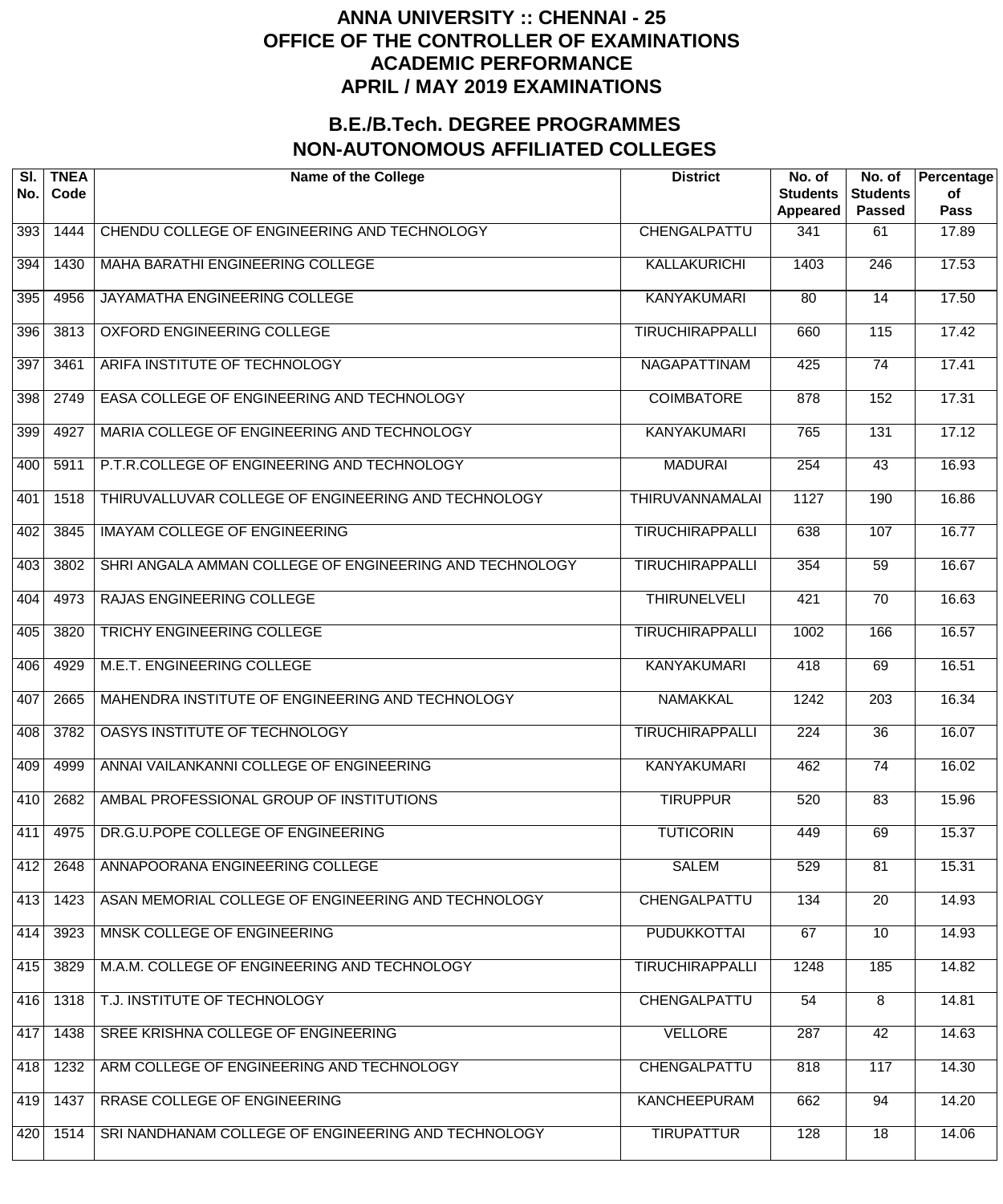| SI.<br>No. | <b>TNEA</b><br>Code | <b>Name of the College</b>                                 | <b>District</b>        | No. of<br><b>Students</b><br>Appeared | No. of<br><b>Students</b><br><b>Passed</b> | Percentage<br>of<br><b>Pass</b> |
|------------|---------------------|------------------------------------------------------------|------------------------|---------------------------------------|--------------------------------------------|---------------------------------|
| 421        | 2658                | <b>VSA GROUP OF INSTITUTIONS</b>                           | <b>SALEM</b>           | 449                                   | 63                                         | 14.03                           |
| 422        | 3859                | SEMBODAI RUKMANI VARATHARAJAN ENGINEERING COLLEGE          | <b>NAGAPATTINAM</b>    | $\overline{311}$                      | 43                                         | 13.83                           |
| 423        | 3856                | PAVENDAR BHARATHIDASAN INSTITUTE OF INFORMATION TECHNOLOGY | <b>TIRUCHIRAPPALLI</b> | 29                                    | 4                                          | 13.79                           |
| 424        | 3822                | DR.NAVALAR NEDUNCHEZHIYAN COLLEGE OF ENGINEERING           | <b>CUDDALORE</b>       | $\overline{387}$                      | $\overline{53}$                            | 13.70                           |
| 425        | 1511                | RANIPPETTAI ENGINEERING COLLEGE                            | <b>RANIPET</b>         | 178                                   | $\overline{24}$                            | 13.48                           |
| 426        | 2737                | SRI SAI RANGANATHAN ENGINEERING COLLEGE                    | <b>COIMBATORE</b>      | 253                                   | $\overline{34}$                            | 13.44                           |
| 427        | 1201                | ARIGNAR ANNA INSTITUTE OF SCIENCE AND TECHNOLOGY           | <b>KANCHEEPURAM</b>    | 998                                   | 134                                        | 13.43                           |
| 428        | 1435                | BALAJI INSTITUTE OF ENGINEERING AND TECHNOLOGY             | CHENGALPATTU           | 129                                   | $\overline{17}$                            | 13.18                           |
| 429        | 3854                | MAHATH AMMA INSTITUTE OF ENGINEERING AND TECHNOLOGY        | <b>PUDUKKOTTAI</b>     | 448                                   | $\overline{59}$                            | 13.17                           |
| 430        | 3786                | M.A.M. SCHOOL OF ENGINEERING                               | <b>TIRUCHIRAPPALLI</b> | 674                                   | $\overline{88}$                            | 13.06                           |
| 431        | 2743                | DHANALAKSHMI SRINIVASAN COLLEGE OF ENGINEERING             | <b>COIMBATORE</b>      | 1642                                  | $\overline{212}$                           | 12.91                           |
| 432        | 2632                | MAHENDRA INSTITUTE OF TECHNOLOGY                           | <b>NAMAKKAL</b>        | 1945                                  | $\overline{250}$                           | 12.85                           |
| 433        | 1335                | SRI KRISHNA INSTITUTE OF TECHNOLOGY                        | <b>KANCHEEPURAM</b>    | 104                                   | $\overline{13}$                            | 12.50                           |
| 434        | 4998                | MAHAKAVI BHARATHIYAR COLLEGE OF ENGINEERING AND TECHNOLOGY | <b>TENKASI</b>         | 156                                   | $\overline{19}$                            | 12.18                           |
| 435        | 1133                | ANNAI VEILANKANNI'S COLLEGE OF ENGINEERING                 | CHENGALPATTU           | 413                                   | 50                                         | 12.11                           |
| 436        | 3848                | VANDAYAR ENGINEERING COLLEGE                               | <b>THANJAVUR</b>       | 298                                   | $\overline{34}$                            | 11.41                           |
| 437        | 4943                | SATYAM COLLEGE OF ENGINEERING AND TECHNOLOGY               | <b>KANYAKUMARI</b>     | 653                                   | $\overline{72}$                            | 11.03                           |
| 438        | 3460                | SUREYA COLLEGE OF ENGINEERING                              | <b>TIRUCHIRAPPALLI</b> | 268                                   | $\overline{29}$                            | 10.82                           |
| 439        | 2602                | ANNAI MATHAMMAL SHEELA ENGINEERING COLLEGE                 | <b>NAMAKKAL</b>        | 622                                   | 67                                         | 10.77                           |
| 440        | 2660                | <b>GNANAMANI COLLEGE OF ENGINEERING</b>                    | <b>NAMAKKAL</b>        | 636                                   | 68                                         | 10.69                           |
| 441        | 4985                | K N S K COLLEGE OF ENGINEERING                             | <b>KANYAKUMARI</b>     | 218                                   | $\overline{23}$                            | 10.55                           |
| 442        | 3462                | ARIYALUR ENGINEERING COLLEGE                               | <b>ARIYALUR</b>        | 521                                   | $\overline{53}$                            | 10.17                           |
| 443        | 1445                | SRI RANGAPOOPATHI COLLEGE OF ENGINEERING                   | <b>VILLUPURAM</b>      | 288                                   | $\overline{28}$                            | 09.72                           |
| 444        | 2346                | SHREE SATHYAM COLLEGE OF ENGINEERING AND TECHNOLOGY        | <b>SALEM</b>           | 156                                   | $\overline{15}$                            | 09.62                           |
| 445        | 5537                | JAINEE COLLEGE OF ENGINEERING AND TECHNOLOGY               | <b>DINDIGUL</b>        | 126                                   | $\overline{12}$                            | 09.52                           |
| 446        | 3466                | NELLIANDAVAR INSTITUTE OF TECHNOLOGY                       | <b>ARIYALUR</b>        | 534                                   | 50                                         | 09.36                           |
| 447        | 3855                | AS-SALAM COLLEGE OF ENGINEERING AND TECHNOLOGY             | <b>THANJAVUR</b>       | 445                                   | 41                                         | 09.21                           |
| 448        | 2748                | SURYA ENGINEERING COLLEGE                                  | <b>ERODE</b>           | 532                                   | 47                                         | 08.83                           |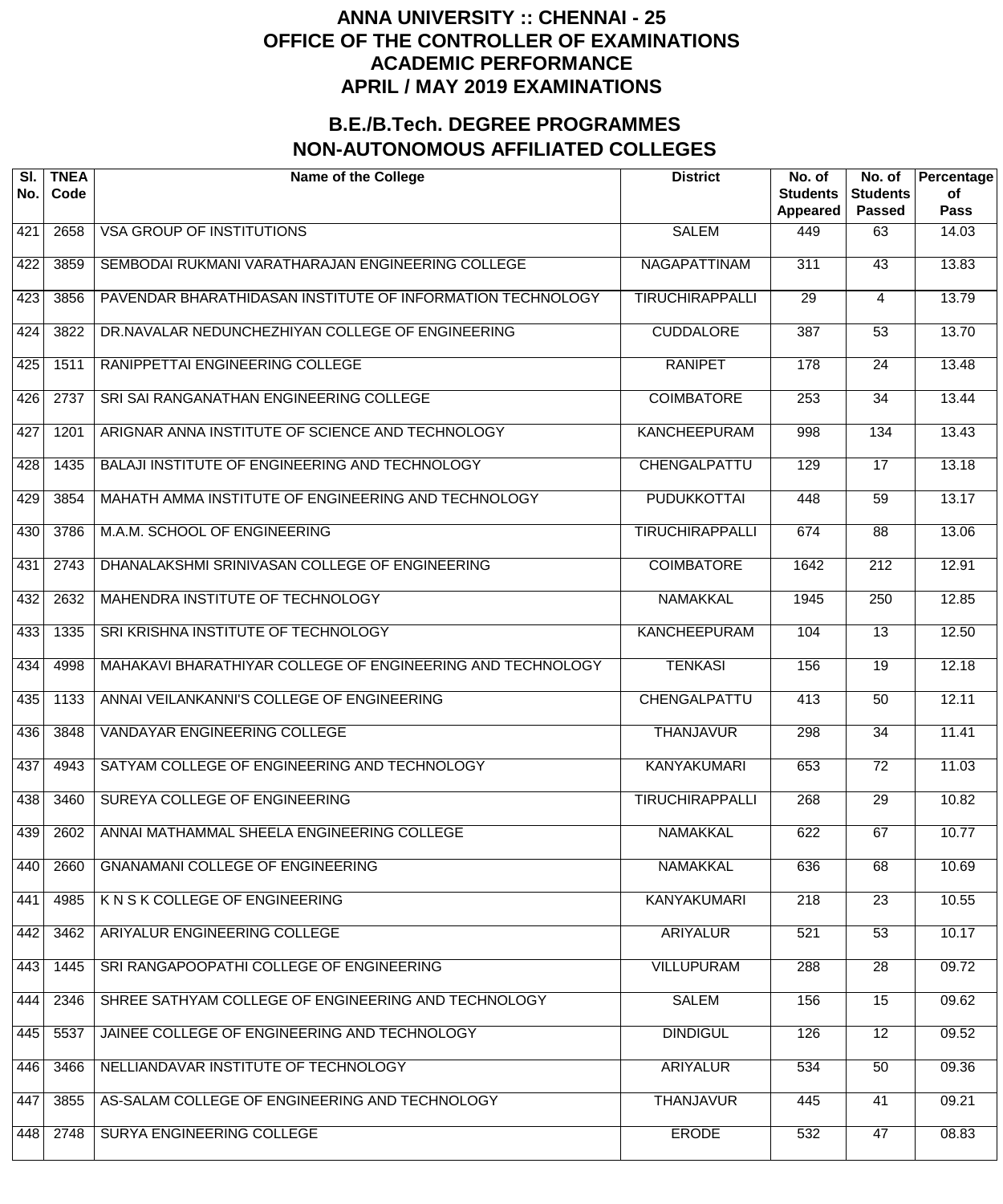| SRI KRISHNA COLLEGE OF ENGINEERING<br><b>RANIPET</b><br>449<br>1526<br>493<br>42<br><b>COIMBATORE</b><br>450<br>SUGUNA COLLEGE OF ENGINEERING<br>$\overline{277}$<br>$\overline{23}$<br>2360<br><b>VILLUPURAM</b><br>SARASWATHY COLLEGE OF ENGINEERING AND TECHNOLOGY<br>193<br>$\overline{16}$<br>451<br>1449<br><b>ERODE</b><br>$\overline{22}$<br>452<br>AISHWARYA COLLEGE OF ENGINEERING AND TECHNOLOGY<br>266<br>2332<br><b>VILLUPURAM</b><br>453<br>SRI ARAVINDAR ENGINEERING COLLEGE<br>5<br>1433<br>61<br><b>NAMAKKAL</b><br>454<br>KING COLLEGE OF TECHNOLOGY<br>368<br>$\overline{29}$<br>2631<br><b>KRISHNAGIRI</b><br>455<br>HOSUR INSTITUTE OF TECHNOLOGY AND SCIENCE<br>158<br>$\overline{12}$<br>2362<br><b>PERAMBALUR</b><br>$\overline{2}$<br>456<br>ELIZABETH COLLEGE OF ENGINEERING AND TECHNOLOGY<br>$\overline{27}$<br>3463<br><b>NAMAKKAL</b><br>2767<br><b>SRG ENGINEERING COLLEGE</b><br>$\overline{31}$<br>457<br>421<br><b>RAMANATHAPURAM</b><br>458<br>GANAPATHY CHETTIAR COLLEGE OF ENGINEERING AND TECHNOLOGY<br>333<br>$\overline{24}$<br>5924 | Percentage<br><b>Students</b><br>of<br><b>Pass</b><br><b>Passed</b> |
|------------------------------------------------------------------------------------------------------------------------------------------------------------------------------------------------------------------------------------------------------------------------------------------------------------------------------------------------------------------------------------------------------------------------------------------------------------------------------------------------------------------------------------------------------------------------------------------------------------------------------------------------------------------------------------------------------------------------------------------------------------------------------------------------------------------------------------------------------------------------------------------------------------------------------------------------------------------------------------------------------------------------------------------------------------------------------|---------------------------------------------------------------------|
|                                                                                                                                                                                                                                                                                                                                                                                                                                                                                                                                                                                                                                                                                                                                                                                                                                                                                                                                                                                                                                                                              | 08.52                                                               |
|                                                                                                                                                                                                                                                                                                                                                                                                                                                                                                                                                                                                                                                                                                                                                                                                                                                                                                                                                                                                                                                                              | 08.30                                                               |
|                                                                                                                                                                                                                                                                                                                                                                                                                                                                                                                                                                                                                                                                                                                                                                                                                                                                                                                                                                                                                                                                              | 08.29                                                               |
|                                                                                                                                                                                                                                                                                                                                                                                                                                                                                                                                                                                                                                                                                                                                                                                                                                                                                                                                                                                                                                                                              | 08.27                                                               |
|                                                                                                                                                                                                                                                                                                                                                                                                                                                                                                                                                                                                                                                                                                                                                                                                                                                                                                                                                                                                                                                                              | 08.20                                                               |
|                                                                                                                                                                                                                                                                                                                                                                                                                                                                                                                                                                                                                                                                                                                                                                                                                                                                                                                                                                                                                                                                              | 07.88                                                               |
|                                                                                                                                                                                                                                                                                                                                                                                                                                                                                                                                                                                                                                                                                                                                                                                                                                                                                                                                                                                                                                                                              | 07.59                                                               |
|                                                                                                                                                                                                                                                                                                                                                                                                                                                                                                                                                                                                                                                                                                                                                                                                                                                                                                                                                                                                                                                                              | 07.41                                                               |
|                                                                                                                                                                                                                                                                                                                                                                                                                                                                                                                                                                                                                                                                                                                                                                                                                                                                                                                                                                                                                                                                              | 07.36                                                               |
|                                                                                                                                                                                                                                                                                                                                                                                                                                                                                                                                                                                                                                                                                                                                                                                                                                                                                                                                                                                                                                                                              | 07.21                                                               |
| <b>COIMBATORE</b><br>459<br>VISHNU LAKSHMI COLLEGE OF ENGINEERING & TECHNOLOGY<br>2368<br>14<br>1                                                                                                                                                                                                                                                                                                                                                                                                                                                                                                                                                                                                                                                                                                                                                                                                                                                                                                                                                                            | 07.14                                                               |
| <b>COIMBATORE</b><br>460<br>ASIAN COLLEGE OF ENGINEERING AND TECHNOLOGY<br>$\overline{39}$<br>2338<br>558                                                                                                                                                                                                                                                                                                                                                                                                                                                                                                                                                                                                                                                                                                                                                                                                                                                                                                                                                                    | 06.99                                                               |
| TAMIZHAN COLLEGE OF ENGINEERING AND TECHNOLOGY<br><b>KANYAKUMARI</b><br>$\overline{73}$<br>5<br>461<br>4950                                                                                                                                                                                                                                                                                                                                                                                                                                                                                                                                                                                                                                                                                                                                                                                                                                                                                                                                                                  | 06.85                                                               |
| <b>THIRUVALLUR</b><br>462<br>KUMARAN INSTITUTE OF TECHNOLOGY<br>104<br>$\overline{7}$<br>1143                                                                                                                                                                                                                                                                                                                                                                                                                                                                                                                                                                                                                                                                                                                                                                                                                                                                                                                                                                                | 06.73                                                               |
| 463<br>SR S COLLEGE OF ENGINEERING AND TECHNOLOGY<br><b>SALEM</b><br>105<br>$\overline{7}$<br>2663                                                                                                                                                                                                                                                                                                                                                                                                                                                                                                                                                                                                                                                                                                                                                                                                                                                                                                                                                                           | 06.67                                                               |
| 464<br>MEENAKSHI RAMASWAMY ENGINEERING COLLEGE<br><b>ARIYALUR</b><br>854<br>47<br>3857                                                                                                                                                                                                                                                                                                                                                                                                                                                                                                                                                                                                                                                                                                                                                                                                                                                                                                                                                                                       | 05.50                                                               |
| 465<br><b>MAHALAKSHMI ENGINEERING COLLEGE</b><br><b>TIRUCHIRAPPALLI</b><br>109<br>$\overline{6}$<br>3403                                                                                                                                                                                                                                                                                                                                                                                                                                                                                                                                                                                                                                                                                                                                                                                                                                                                                                                                                                     | 05.50                                                               |
| ANNAI TERESA COLLEGE OF ENGINEERING<br><b>KALLAKURICHI</b><br>466<br>1402<br>933<br>$\overline{50}$                                                                                                                                                                                                                                                                                                                                                                                                                                                                                                                                                                                                                                                                                                                                                                                                                                                                                                                                                                          | 05.36                                                               |
| ANNAI COLLEGE OF ENGINEERING AND TECHNOLOGY<br><b>THANJAVUR</b><br>1250<br>65<br>467<br>3849                                                                                                                                                                                                                                                                                                                                                                                                                                                                                                                                                                                                                                                                                                                                                                                                                                                                                                                                                                                 | 05.20                                                               |
| ARINGER ANNA COLLEGE OF ENGINEERING AND TECHNOLOGY<br><b>DINDIGUL</b><br>468<br>5540<br>82<br>4                                                                                                                                                                                                                                                                                                                                                                                                                                                                                                                                                                                                                                                                                                                                                                                                                                                                                                                                                                              | 04.88                                                               |
| <b>VEDHANTHA INSTITUTE OF TECHNOLOGY</b><br><b>KALLAKURICHI</b><br>$\overline{6}$<br>469<br>126<br>1136                                                                                                                                                                                                                                                                                                                                                                                                                                                                                                                                                                                                                                                                                                                                                                                                                                                                                                                                                                      | 04.76                                                               |
| T.S.M. JAIN COLLEGE OF TECHNOLOGY<br><b>KALLAKURICHI</b><br>$\overline{24}$<br>470<br>514<br>1415                                                                                                                                                                                                                                                                                                                                                                                                                                                                                                                                                                                                                                                                                                                                                                                                                                                                                                                                                                            | 04.67                                                               |
| DR.NAGARATHINAM'S COLLEGE OF ENGINEERING<br><b>NAMAKKAL</b><br>$\overline{11}$<br>471<br>276<br>2662                                                                                                                                                                                                                                                                                                                                                                                                                                                                                                                                                                                                                                                                                                                                                                                                                                                                                                                                                                         | 03.99                                                               |
| A.R. COLLEGE OF ENGINEERING AND TECHNOLOGY<br><b>TENKASI</b><br>$\overline{8}$<br>472<br>214<br>4937                                                                                                                                                                                                                                                                                                                                                                                                                                                                                                                                                                                                                                                                                                                                                                                                                                                                                                                                                                         | 03.74                                                               |
| OXFORD COLLEGE OF ENGINEERING<br><b>THIRUVANNAMALAI</b><br>$\overline{16}$<br>473<br>1529<br>447                                                                                                                                                                                                                                                                                                                                                                                                                                                                                                                                                                                                                                                                                                                                                                                                                                                                                                                                                                             | 03.58                                                               |
| <b>GANESH COLLEGE OF ENGINEERING</b><br><b>SALEM</b><br>$\overline{18}$<br>474<br>2341<br>648                                                                                                                                                                                                                                                                                                                                                                                                                                                                                                                                                                                                                                                                                                                                                                                                                                                                                                                                                                                | 02.78                                                               |
| $\overline{9}$<br>JAIRUPAA COLLEGE OF ENGINEERING<br><b>TIRUPPUR</b><br>475<br>2350<br>382                                                                                                                                                                                                                                                                                                                                                                                                                                                                                                                                                                                                                                                                                                                                                                                                                                                                                                                                                                                   | 02.36                                                               |
| $\overline{3}$<br><b>DHARMAPURI</b><br>476<br>SAPTHAGIRI COLLEGE OF ENGINEERING<br>143<br>2616                                                                                                                                                                                                                                                                                                                                                                                                                                                                                                                                                                                                                                                                                                                                                                                                                                                                                                                                                                               | 02.10                                                               |